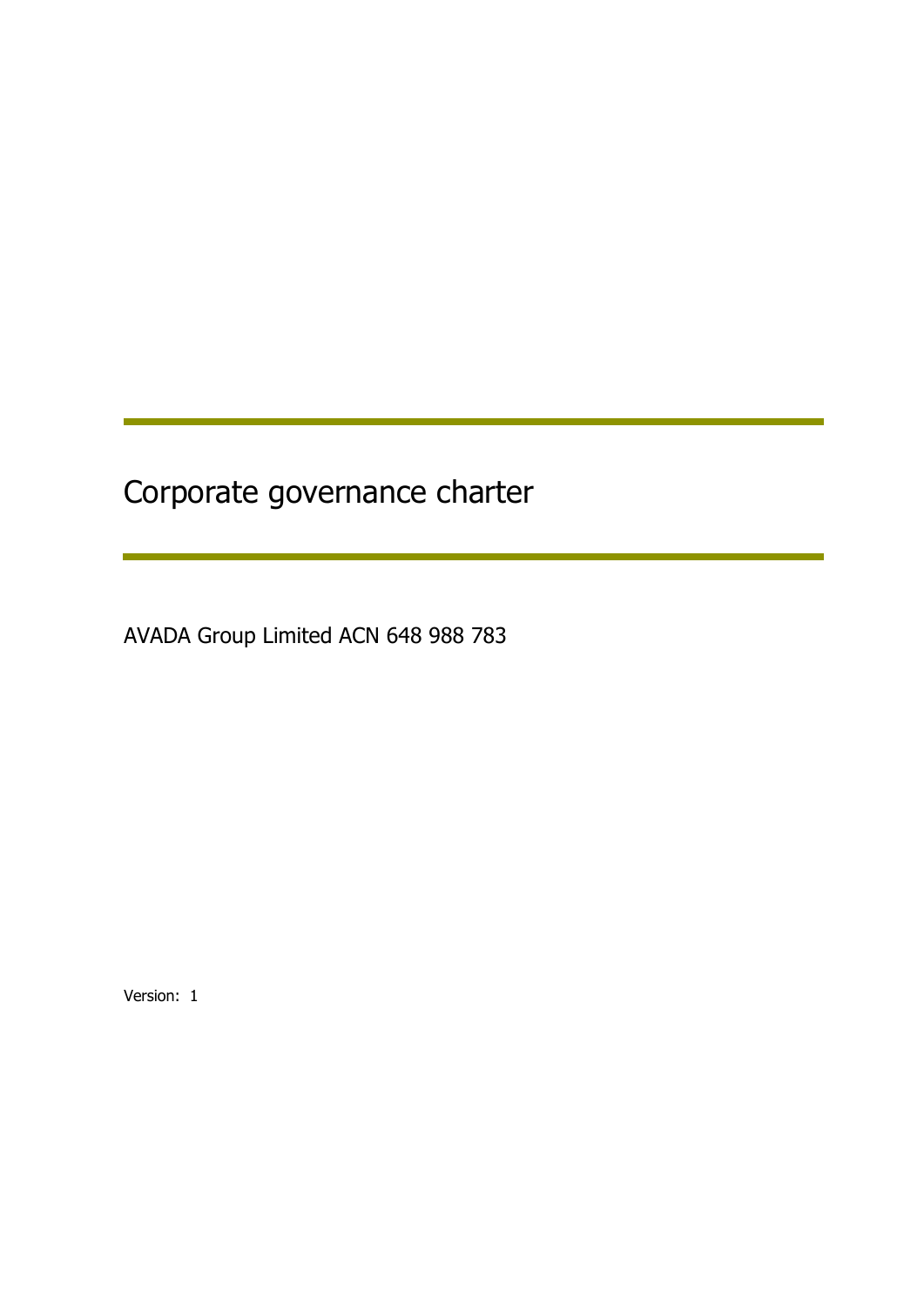

# Table of contents

| 1                       |      |                                                        |                |
|-------------------------|------|--------------------------------------------------------|----------------|
|                         | 1.1  | Definitions                                            | 1              |
|                         | 1.2  | Interpretation                                         | $\overline{4}$ |
|                         |      |                                                        |                |
| $\overline{\mathbf{2}}$ |      |                                                        | - 4            |
|                         | 2.1  | Introduction                                           | $\overline{4}$ |
|                         | 2.2  | Guiding principle                                      | $\overline{4}$ |
|                         | 2.3  | Functions of the Board                                 | 4              |
|                         | 2.4  | Responsibilities of Board                              | 5              |
|                         | 2.5  | <b>Board Composition</b>                               | 6              |
|                         | 2.6  | Independence of Directors                              | 6              |
|                         | 2.7  | Appointment and retirement of Directors                | 7              |
|                         | 2.8  | Background checks                                      | 7              |
|                         | 2.9  | Performance review and evaluation of Directors         | 7              |
|                         | 2.10 | Training and advice for Directors                      | 8              |
|                         | 2.11 | Board meetings                                         | 8              |
|                         | 2.12 | Secretary                                              | 8              |
|                         | 2.13 | Committees                                             | 8              |
|                         | 2.14 | <b>Business risks</b>                                  | 9              |
|                         | 2.15 | Communication with Shareholders                        | 9              |
|                         | 2.16 | Recognition of interests of stakeholders               | 10             |
|                         | 2.17 | AVADA's budget                                         | 10             |
|                         | 2.18 | Disclosure to market                                   | 11             |
|                         | 2.19 | CEO and CFO responsibilities                           | 11             |
| з                       |      |                                                        | 11             |
|                         | 3.1  | Objective                                              | 11             |
|                         | 3.2  | Obligation to comply with code and law                 | 11             |
|                         | 3.3  | General duties                                         | 12             |
|                         | 3.4  | Business judgment rule                                 | 12             |
|                         | 3.5  | Independent decision making and soundness of decisions | 13             |
|                         | 3.6  | Confidentiality of Board matters and other information | 14             |
|                         | 3.7  | Improper use of information                            | 14             |
|                         | 3.8  | Cooperation                                            | 14             |
|                         | 3.9  | Personal interests and conflicts                       | 14             |
|                         | 3.10 | Conduct by Directors                                   | 15             |
|                         |      |                                                        |                |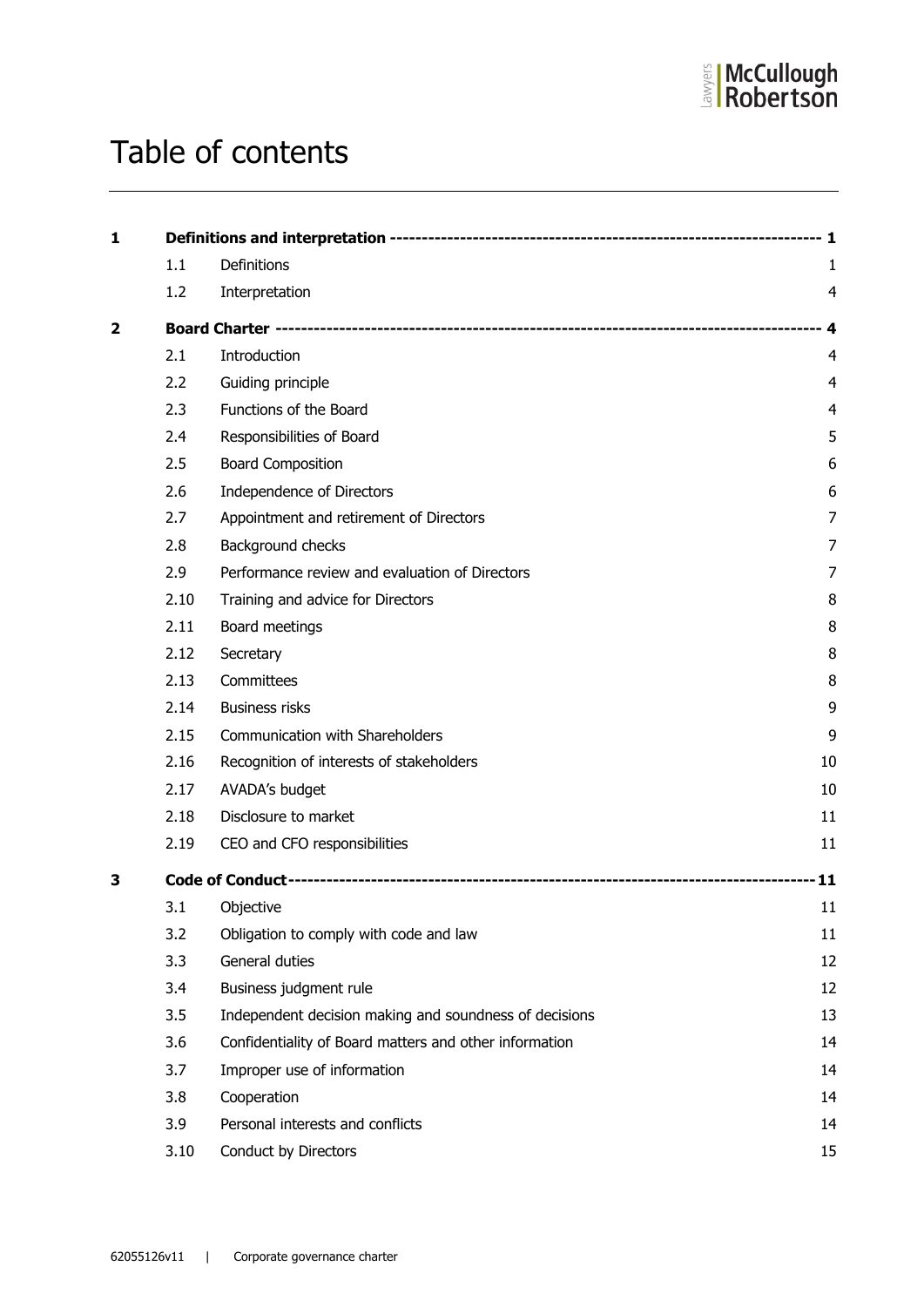# **E** McCullough

|   |      | People, Nomination and Remuneration Committee charter | 23 |  |  |
|---|------|-------------------------------------------------------|----|--|--|
|   |      |                                                       |    |  |  |
|   |      | Audit & Risk Management (ARM) Committee charter       | 19 |  |  |
|   |      |                                                       |    |  |  |
|   | 8.7  | Performance review and evaluation                     | 18 |  |  |
|   | 8.6  | Secretary                                             | 17 |  |  |
|   | 8.5  | Reporting                                             | 17 |  |  |
|   | 8.4  | Proceedings                                           | 17 |  |  |
|   | 8.3  | Role                                                  | 17 |  |  |
|   | 8.2  | Composition                                           | 17 |  |  |
|   | 8.1  | Application                                           | 17 |  |  |
| 8 |      |                                                       |    |  |  |
| 7 |      |                                                       |    |  |  |
| 6 |      |                                                       |    |  |  |
| 5 |      |                                                       |    |  |  |
| 4 |      |                                                       |    |  |  |
|   | 3.12 | Complaints procedure                                  | 15 |  |  |
|   | 3.11 | Dealings in Securities                                | 15 |  |  |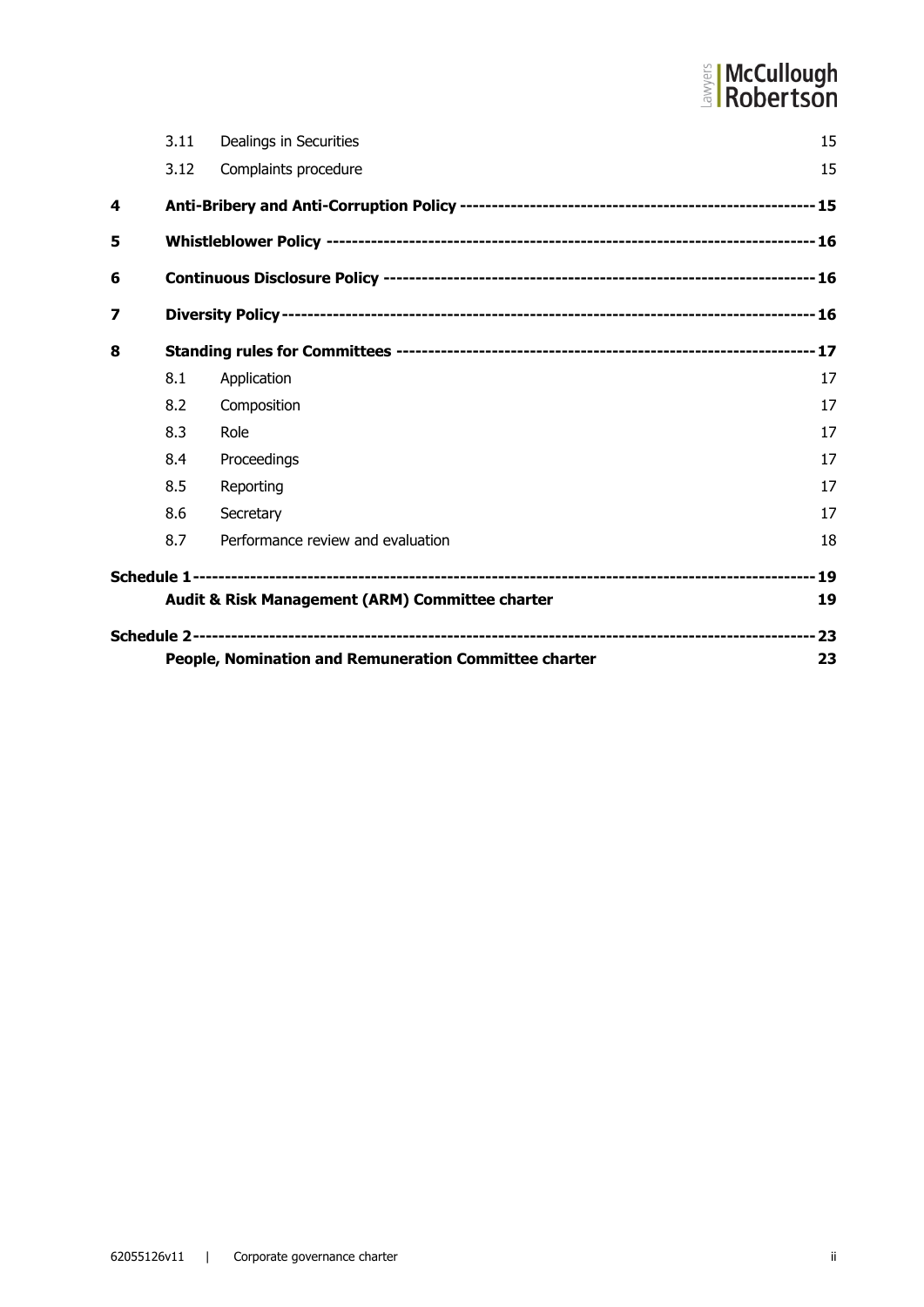# Corporate governance charter

AVADA Group Limited ACN 648 988 783

# **1 Definitions and interpretation**

## **1.1 Definitions**

In this document:

| <b>Term</b>                                               | <b>Definition</b>                                                                                                                                                                                                   |
|-----------------------------------------------------------|---------------------------------------------------------------------------------------------------------------------------------------------------------------------------------------------------------------------|
| AGM                                                       | means AVADA's annual general meeting.                                                                                                                                                                               |
| <b>Anti-Bribery and Anti-</b><br><b>Corruption Policy</b> | means the Company's policy regarding anti-bribery and<br>anti-corruption which is set out in the document,<br>referred to in paragraph 4.                                                                           |
| <b>ARM Committee</b>                                      | means the Committee responsible for the matters set<br>out in Schedule 1.                                                                                                                                           |
| <b>ASIC</b>                                               | means the Australian Securities and Investments<br>Commission.                                                                                                                                                      |
| <b>ASX</b>                                                | means ASX Limited ACN 008 624 691 or the securities<br>exchange operated by it (as the case requires).                                                                                                              |
| <b>Board</b>                                              | means the board of Directors.                                                                                                                                                                                       |
| <b>Board Charter</b>                                      | means the charter of corporate governance in relation<br>to the Board, set out in paragraph 2.                                                                                                                      |
| <b>Chairman</b>                                           | means the chairman of the Board.                                                                                                                                                                                    |
| CEO                                                       | means the executive officer (by whatever title known,<br>whether chief executive officer, managing director or<br>otherwise) with sole responsibility for the strategic and<br>operational management of the Group. |
| <b>Code of Conduct</b>                                    | means the code of conduct set out in paragraph 3.                                                                                                                                                                   |
| <b>Committee</b>                                          | means a committee of the Board.                                                                                                                                                                                     |
| <b>Constitution</b>                                       | means AVADA's constitution.                                                                                                                                                                                         |
| <b>Continuous Disclosure Policy</b>                       | means the Company's policy regarding continuous<br>disclosure which is set out in the document, referred to<br>in paragraph 6.                                                                                      |
| <b>CFO</b>                                                | means AVADA's chief financial officer or equivalent<br>officer (by whatever title known).                                                                                                                           |
| <b>Company or AVADA</b>                                   | means AVADA Group Limited ACN 648 988 783.                                                                                                                                                                          |
| <b>Corporations Act</b>                                   | means Corporations Act 2001 (Cth).                                                                                                                                                                                  |
| <b>Deputy Chairman</b>                                    | means the deputy chairman appointed by the Board in<br>circumstances where the Chairman is not an<br>Independent Director.                                                                                          |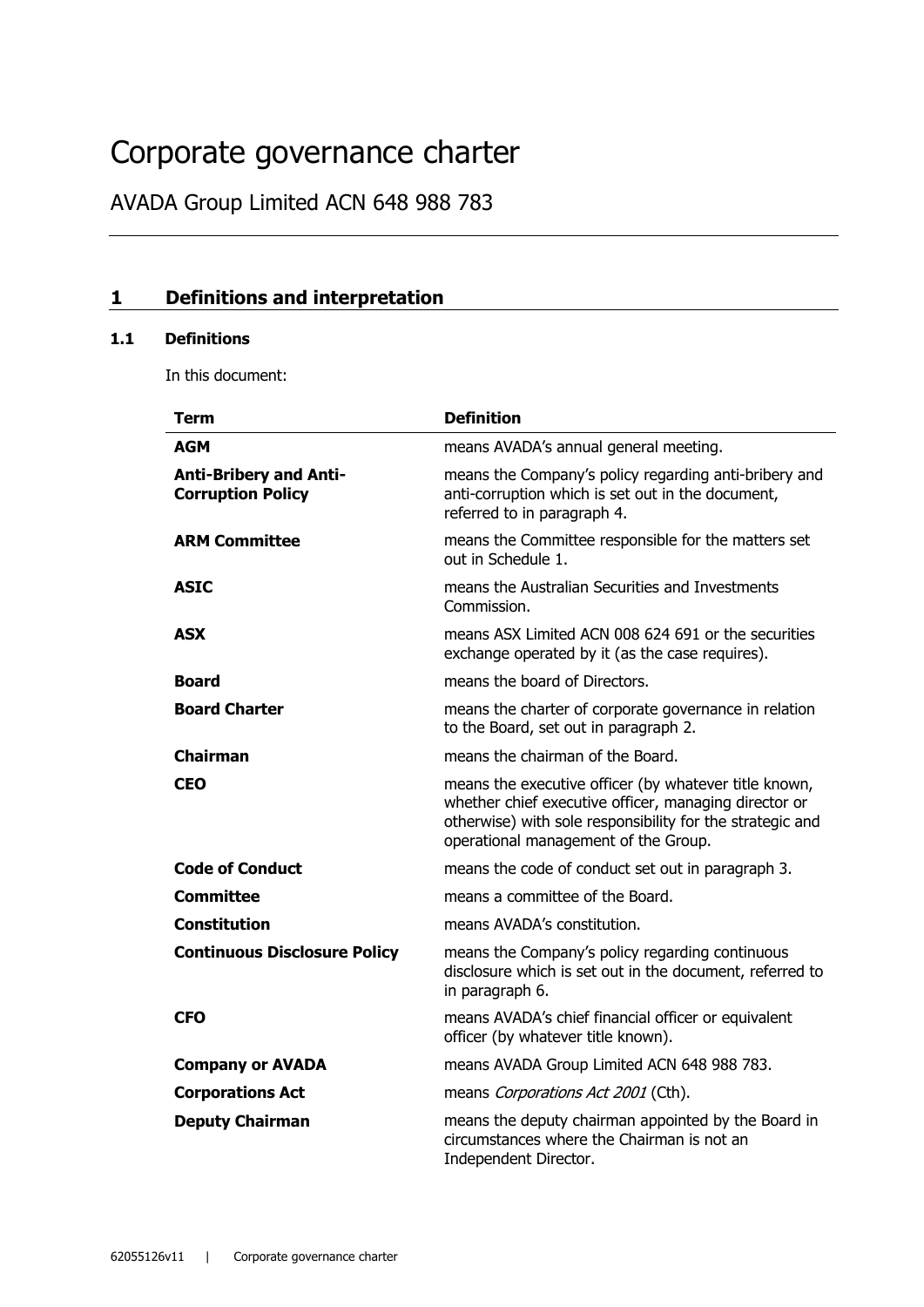

| <b>Term</b>                                              | <b>Definition</b>                                                                                                                                                                         |                                                                                                                 |                                                                                                                                                                                                                                                                                                                                                                                                                       |  |
|----------------------------------------------------------|-------------------------------------------------------------------------------------------------------------------------------------------------------------------------------------------|-----------------------------------------------------------------------------------------------------------------|-----------------------------------------------------------------------------------------------------------------------------------------------------------------------------------------------------------------------------------------------------------------------------------------------------------------------------------------------------------------------------------------------------------------------|--|
| <b>Director</b>                                          | means a director of AVADA.                                                                                                                                                                |                                                                                                                 |                                                                                                                                                                                                                                                                                                                                                                                                                       |  |
| <b>Diversity</b>                                         | means but is not limited to diversity of gender, age,<br>disability, ethnicity, marital or family status, religious or<br>cultural background, sexual orientation and gender<br>identity. |                                                                                                                 |                                                                                                                                                                                                                                                                                                                                                                                                                       |  |
| <b>Diversity Policy</b>                                  |                                                                                                                                                                                           | means the Company's policy regarding Diversity which<br>is set out in the document, referred to in paragraph 7. |                                                                                                                                                                                                                                                                                                                                                                                                                       |  |
| <b>Group</b>                                             |                                                                                                                                                                                           | means AVADA and its controlled entities.                                                                        |                                                                                                                                                                                                                                                                                                                                                                                                                       |  |
| <b>Group Operating Policies and</b><br><b>Procedures</b> | means the policies and procedures applicable to the<br>Group, updated from time to time, adopted by the<br>Board.                                                                         |                                                                                                                 |                                                                                                                                                                                                                                                                                                                                                                                                                       |  |
| <b>Independent Director</b>                              | who:                                                                                                                                                                                      | means a Director who is not a Senior Executive and                                                              |                                                                                                                                                                                                                                                                                                                                                                                                                       |  |
|                                                          | (a)                                                                                                                                                                                       |                                                                                                                 | is not a substantial Shareholder, or an officer of<br>a substantial Shareholder, and is not otherwise<br>associated, directly or indirectly, with a<br>substantial Shareholder;                                                                                                                                                                                                                                       |  |
|                                                          | (b)                                                                                                                                                                                       |                                                                                                                 | has not, within the last three years:                                                                                                                                                                                                                                                                                                                                                                                 |  |
|                                                          |                                                                                                                                                                                           | (i)                                                                                                             | been employed in an executive capacity<br>by AVADA or another Group member;<br>or                                                                                                                                                                                                                                                                                                                                     |  |
|                                                          |                                                                                                                                                                                           | (ii)                                                                                                            | been a Director after ceasing<br>employment in an executive capacity<br>for AVADA or another Group member;                                                                                                                                                                                                                                                                                                            |  |
|                                                          | (c)                                                                                                                                                                                       |                                                                                                                 | has not, within the last three years, been a<br>principal of a professional adviser to AVADA or<br>another Group member or an employee<br>materially associated with the service provided,<br>except where the adviser might be considered<br>to be independent due to the fact that fees<br>payable by AVADA to the adviser's firm<br>represent an insignificant component of the<br>adviser's firm overall revenue; |  |
|                                                          | (d)                                                                                                                                                                                       |                                                                                                                 | has not, within the last three years, been:                                                                                                                                                                                                                                                                                                                                                                           |  |
|                                                          |                                                                                                                                                                                           | (i)                                                                                                             | a material supplier or customer of<br>AVADA or another Group member; or                                                                                                                                                                                                                                                                                                                                               |  |
|                                                          |                                                                                                                                                                                           | (ii)                                                                                                            | an officer of or associated, directly or<br>indirectly, with a material supplier or<br>customer;                                                                                                                                                                                                                                                                                                                      |  |
|                                                          | (e)                                                                                                                                                                                       | a Director;                                                                                                     | has no material contractual relationship with<br>AVADA or another Group member other than as                                                                                                                                                                                                                                                                                                                          |  |
|                                                          | (f)                                                                                                                                                                                       | interests;                                                                                                      | is free from any interest and any business or<br>other relationship, which could, or could<br>reasonably be perceived to, materially interfere<br>with the Director's ability to act in AVADA's best                                                                                                                                                                                                                  |  |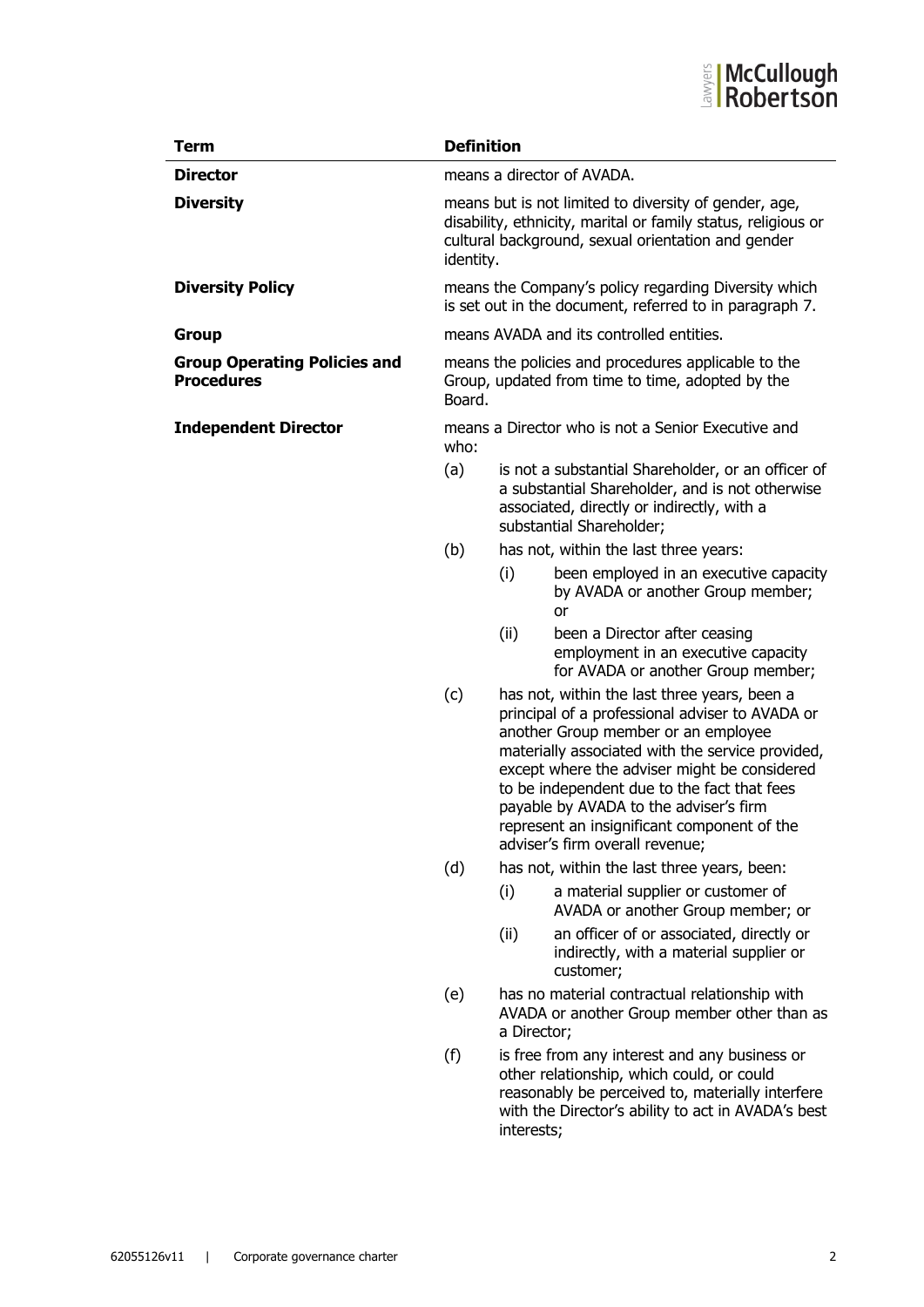

| <b>Term</b>                                                    | <b>Definition</b> |                                                                                                                                                                                                                                                                 |  |
|----------------------------------------------------------------|-------------------|-----------------------------------------------------------------------------------------------------------------------------------------------------------------------------------------------------------------------------------------------------------------|--|
|                                                                | (g)               | does not have close family ties with any person<br>who falls within any of the categories described<br>in paragraphs (a) to (f) above; and                                                                                                                      |  |
|                                                                | (h)               | has not served on the Board for a period which<br>could, or could reasonably be perceived to,<br>materially interfere with the Director's ability to<br>act in AVADA's best interests.                                                                          |  |
| <b>Listing Rules</b>                                           |                   | means the Listing Rules of ASX and any other rules of<br>ASX which are applicable while the Company is<br>admitted to the Official List of ASX, each as amended<br>or replaced from time to time, except to the extent of<br>any express written waiver by ASX. |  |
| <b>People, Nomination and</b><br><b>Remuneration Committee</b> | Schedule 2.       | means the Committee responsible for matters set out in                                                                                                                                                                                                          |  |
| <b>Price Sensitive Information</b>                             |                   | means information that:                                                                                                                                                                                                                                         |  |
|                                                                | (a)               | relates to the financial affairs of AVADA or the<br>Group;                                                                                                                                                                                                      |  |
|                                                                | (b)               | may give the person proposing to deal in<br>Securities an advantage over other persons<br>holding or dealing in Securities; and                                                                                                                                 |  |
|                                                                | (c)               | if it were generally available, would be likely to<br>materially affect the price of the Securities in<br>question.                                                                                                                                             |  |
|                                                                |                   | For the avoidance of doubt, the following will be<br>typically regarded as Price Sensitive Information:                                                                                                                                                         |  |
|                                                                | (a)               | a transaction that will lead to a significant<br>change in the nature or scale of the Group's<br>activities;                                                                                                                                                    |  |
|                                                                | (b)               | a material acquisition or disposal;                                                                                                                                                                                                                             |  |
|                                                                | (c)               | the granting or withdrawal of a material<br>licence;                                                                                                                                                                                                            |  |
|                                                                | (d)               | the entry into, variation or termination of a<br>material agreement;                                                                                                                                                                                            |  |
|                                                                | (e)               | AVADA or another member of the Group<br>becoming a plaintiff or defendant in a material<br>law suit;                                                                                                                                                            |  |
|                                                                | (f)               | the fact the Group's earnings will be materially<br>different from market expectations;                                                                                                                                                                         |  |
|                                                                | (g)               | the appointment of a liquidator, administrator<br>or receiver;                                                                                                                                                                                                  |  |
|                                                                | (h)               | the commission of an event of default under, or<br>other event entitling a financier to terminate, a<br>material financing facility;                                                                                                                            |  |
|                                                                | (i)               | under subscriptions or over subscriptions to an<br>issue of AVADA Securities;                                                                                                                                                                                   |  |
|                                                                | (j)               | AVADA giving or receiving a notice of intention<br>to make a takeover; and                                                                                                                                                                                      |  |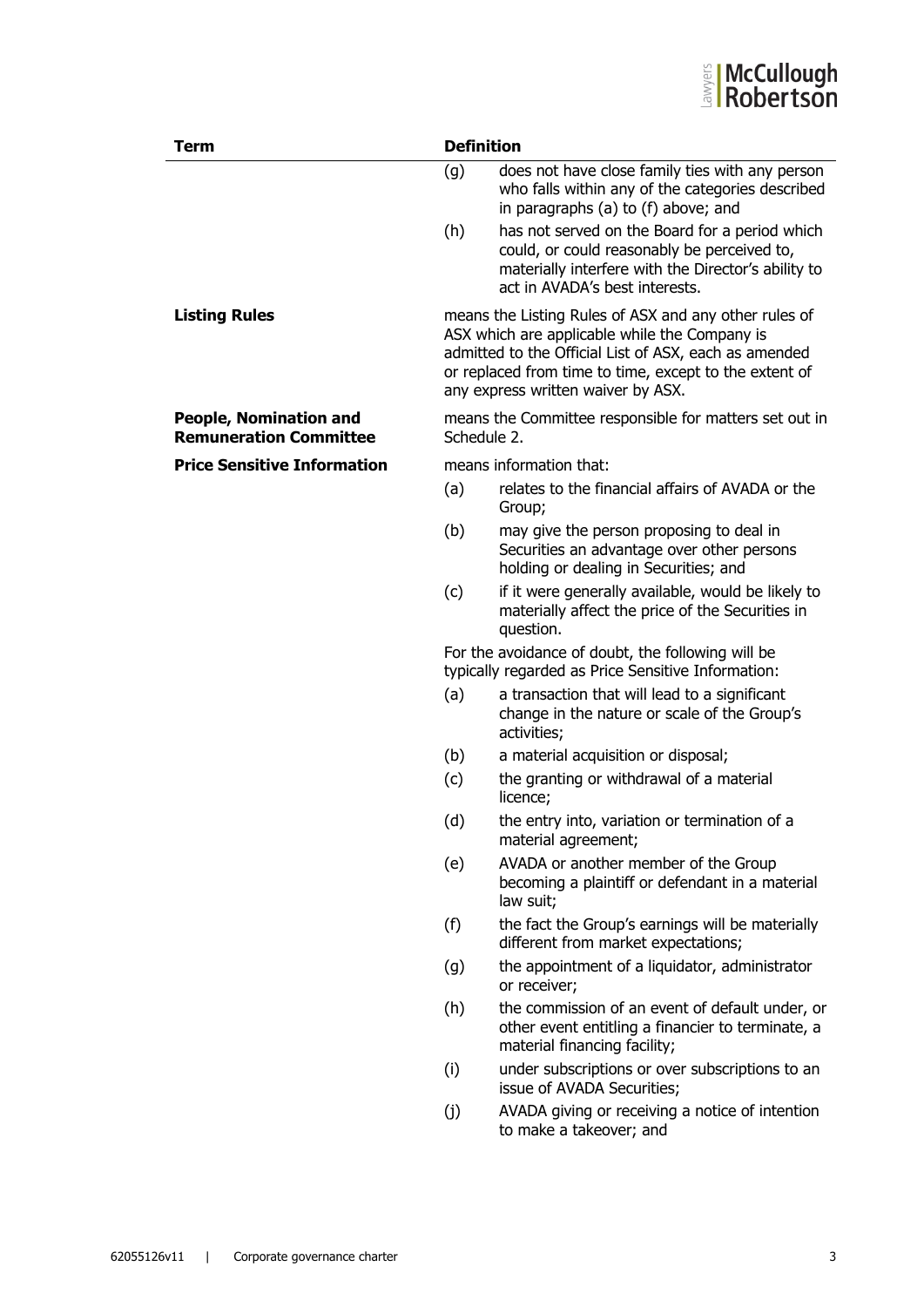

| Term                             | <b>Definition</b>                                                                                                                                                                                                |                                                                                                                                                                                           |  |
|----------------------------------|------------------------------------------------------------------------------------------------------------------------------------------------------------------------------------------------------------------|-------------------------------------------------------------------------------------------------------------------------------------------------------------------------------------------|--|
|                                  | (k)                                                                                                                                                                                                              | any rating being applied by a rating agency to<br>AVADA or its Securities and any change to that<br>rating.                                                                               |  |
| <b>Secretary</b>                 |                                                                                                                                                                                                                  | means the secretary of AVADA.                                                                                                                                                             |  |
| <b>Securities</b>                | means all securities issued by the Company of any kind<br>including ordinary shares, preference shares,<br>debentures, convertible notes and options.                                                            |                                                                                                                                                                                           |  |
| <b>Securities Trading Policy</b> |                                                                                                                                                                                                                  | means AVADA's securities trading policy referred to in<br>paragraph 3.11.                                                                                                                 |  |
| <b>Senior Executives</b>         | means the senior management team (excluding Board<br>members), being those who have the opportunity to<br>materially influence the integrity, strategy and<br>operation of AVADA, and its financial performance. |                                                                                                                                                                                           |  |
| <b>Shareholder</b>               |                                                                                                                                                                                                                  | means a holder of shares in AVADA.                                                                                                                                                        |  |
| <b>Whistleblower Policy</b>      |                                                                                                                                                                                                                  | means the Company's policy regarding disclosure,<br>investigation and resolution of suspicious activity or<br>wrongdoing which is set out in the document, referred<br>to in paragraph 5. |  |

#### **1.2 Interpretation**

Concepts not defined in this document which are given a meaning in the Corporations Act have the same meaning as in the Corporations Act.

#### **2 Board Charter**

#### **2.1 Introduction**

This policy outlines AVADA's corporate governance practices. If, however, the Constitution is inconsistent with this document, the Constitution prevails to the extent of the inconsistency.

## **2.2 Guiding principle**

Each Director has an overriding responsibility to act in good faith and the best interests of AVADA. In assessing AVADA's best interests, the Board may, however, have regard to the interests of:

- (a) Shareholders (with a view to building sustainable value for them);
- (b) employees of the Group; and
- (c) other people or entities with whom the Group deals.

#### **2.3 Functions of the Board**

The Board's broad functions are to:

(a) chart strategy and set financial targets for the Group;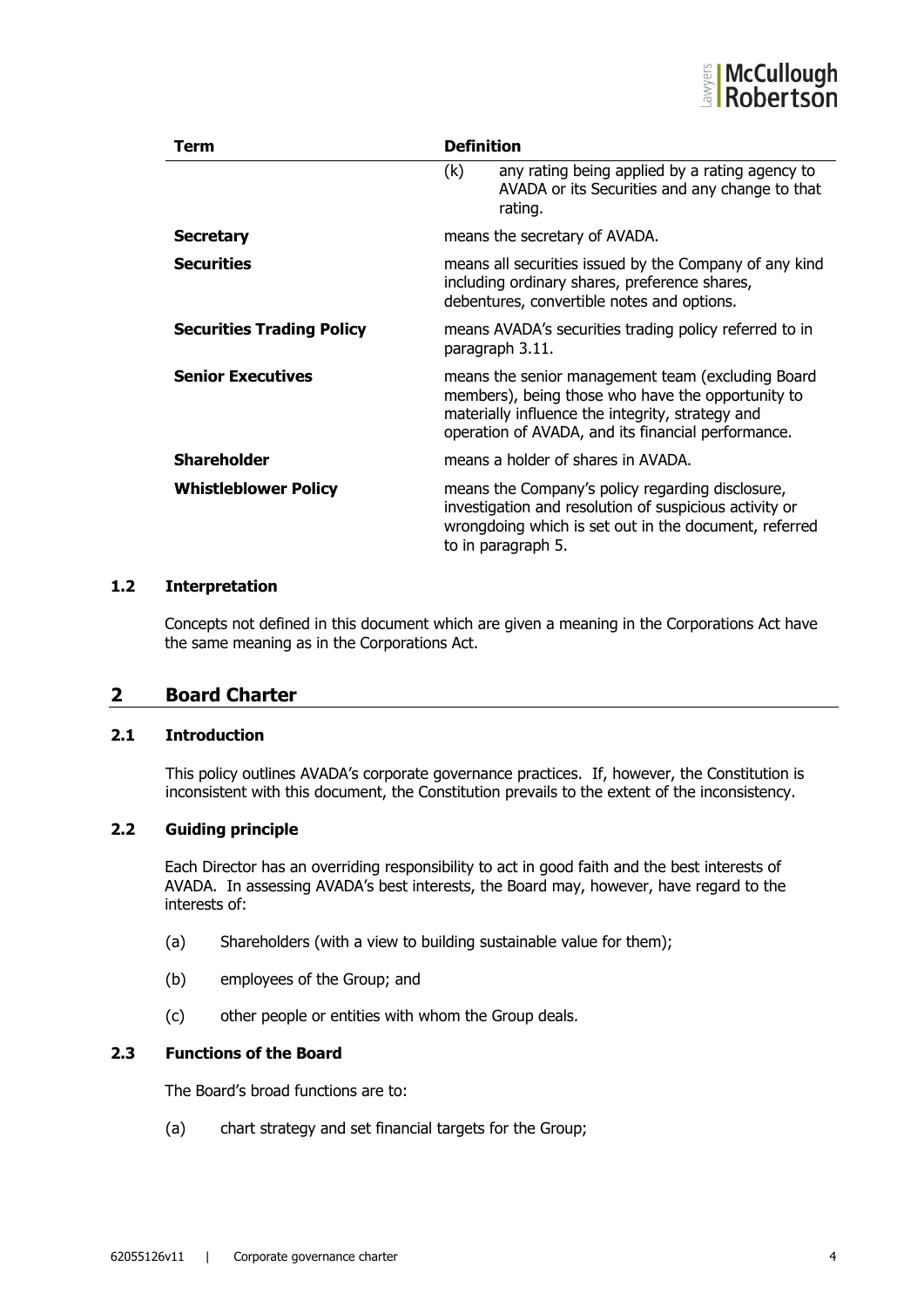

- (b) monitor the implementation and execution of strategy and performance against financial targets;
- (c) appoint and oversee the performance of executive management; and
- (d) generally take an effective leadership role in relation to the Group.

#### **2.4 Responsibilities of Board**

The Board's responsibilities include:

- (a) providing leadership and setting the strategic objectives of the Group;
- (b) determining the Board's composition, including appointment and retirement or removal of the Chairman and Deputy Chairman (if applicable);
- (c) oversight of the Group (including its control and accountability systems);
- (d) appointing and removing the CEO or equivalent;
- (e) if appropriate, ratifying the appointment and the removal of Senior Executives;
- (f) reviewing, ratifying and monitoring the risk management framework and setting the risk appetite within which the Board expects management to operate;
- (g) approving and formulating company strategy and policy and monitoring Senior Executive's implementation of strategy;
- (h) approving and monitoring operating budgets and major capital expenditure;
- (i) overseeing the integrity of the Group's accounting and corporate reporting systems, including the external audit;
- (j) monitoring industry developments relevant to the Group and its business;
- (k) developing suitable key indicators of financial performance for the Group and its business;
- (l) overseeing the Group's corporate strategy and performance objectives developed by management;
- (m) overseeing the Group's compliance with its continuous disclosure obligations;
- (n) approving the Group's remuneration framework;
- (o) monitoring the overall corporate governance of the Group (including its strategic direction and goals for management, and the achievement of these goals);
- (p) oversight of Committees; and
- (q) ensuring that an appropriate framework exists for relevant information to be reported by Senior Executives to the Board, including but not limited to notifying the Board where:
	- (i) circumstances dictate that the Company needs to operate outside of the current risk appetite set by the Board;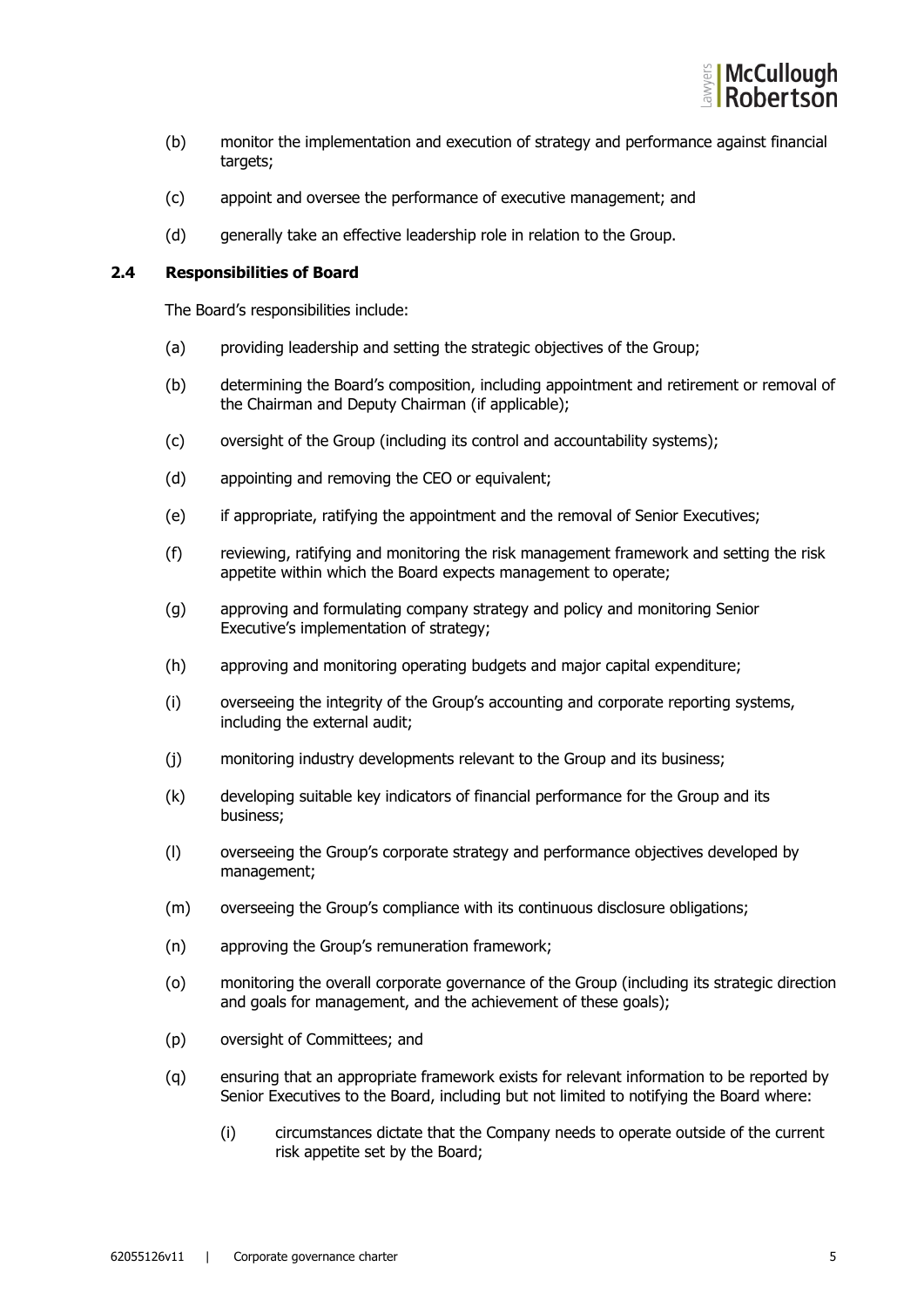

- (ii) there has been any material breach of the Group's Code of Conduct;
- (iii) there has been any material incidents reported under the Group's Whistleblower Policy; and
- (iv) there has been any material incidents of bribery or corruption reported under the Group's Anti-Bribery and Anti-Corruption Policy.

#### **2.5 Board Composition**

- (a) The Chairman:
	- (i) subject to paragraph 2.5(b), should be an Independent Director;
	- (ii) is responsible for the Board's leadership and for its efficient organisation and conduct; and
	- (iii) should facilitate the effective contribution by all Directors and promote constructive and respectful relations between Directors, and between the Board and the Senior Executives.
- (b) If the Chairman is not an Independent Director, the Board should appoint a Deputy Chairman who can act when the Chairman is conflicted.
- (c) The Board should comprise:
	- (i) members with a broad range of experience, expertise, skills and contacts relevant to the Group and its business;
	- (ii) no less than three Directors, half of whom should be non-executive Directors;
	- (iii) more than four Directors if the Board considers that additional expertise is required in specific areas or when an outstanding candidate is identified; and
	- (iv) a majority of non-executive Directors or at least two of the Directors being Independent Directors.
- (d) The Board should implement and maintain a skills matrix setting out the mix of skills and Diversity that the Board currently has or aims to achieve.

#### **2.6 Independence of Directors**

- (a) The Board must regularly assess whether each Director remains an Independent Director in the light of the interests disclosed by them.
- (b) A Director should only be characterised as an Independent Director if they are free of any interest, position, association or relationship that might influence, or reasonably be perceived to influence, in a material respect, their capacity to bring an independent judgment to bear on issues before the Board.
- (c) Each Director must give the Board all relevant information for this purpose.
- (d) The independence of Directors will be disclosed in the annual report.
- (e) If the Board decides a Director has ceased to be an Independent Director, this must be immediately disclosed to the market.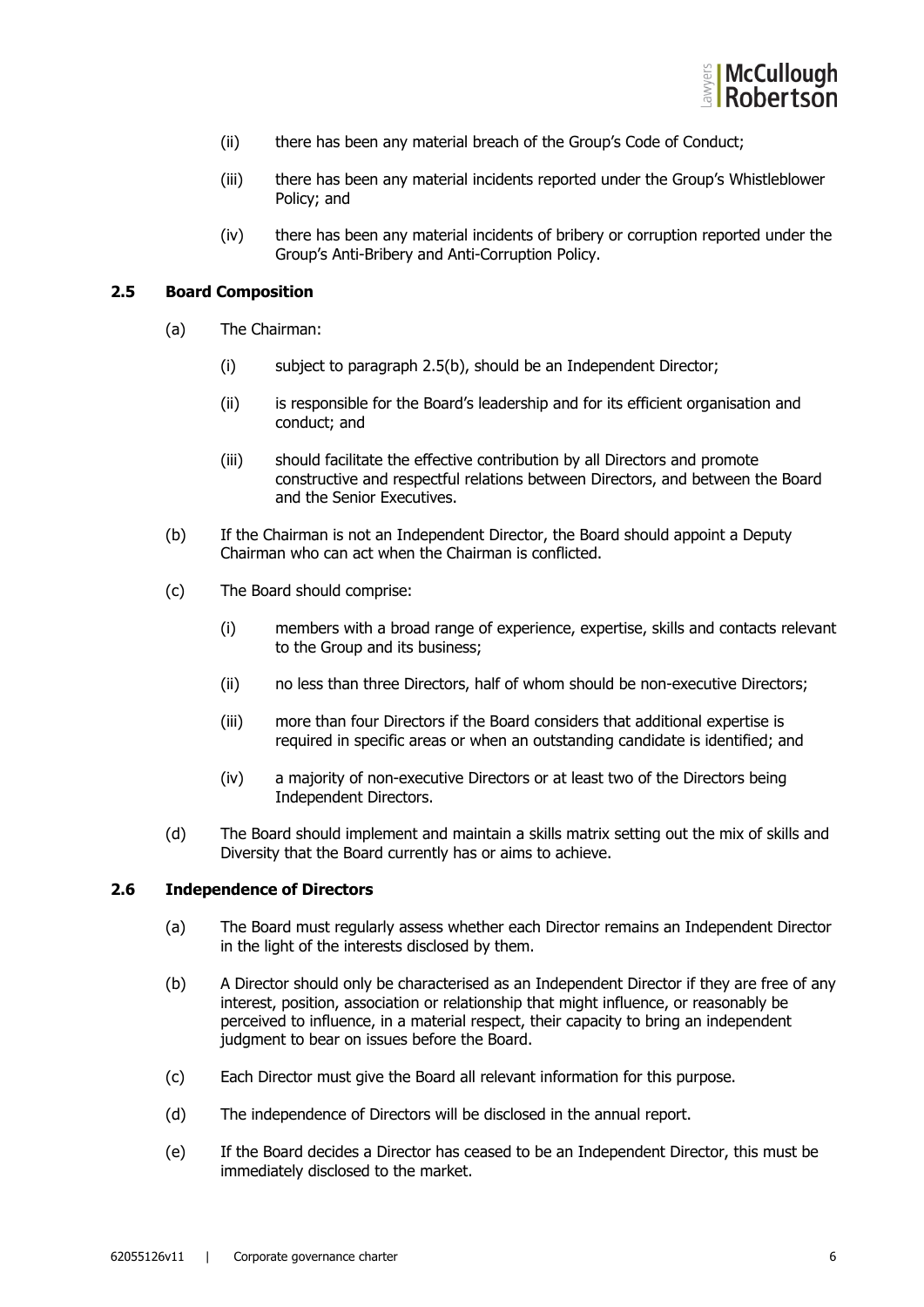

#### **2.7 Appointment and retirement of Directors**

- (a) The terms of the appointment of all new Directors should be set out in a letter of appointment for non-executive Directors and service contract for executive Directors.
- (b) The material terms of any employment, service or consultancy agreement with a Director or the CEO should be disclosed in accordance with the Listing Rules.
- (c) All Directors, excluding the CEO (if a Director), must retire in accordance with the Constitution and the Listing Rules. Retiring Directors may, in these circumstances, be eligible to be re-elected.

#### **2.8 Background checks**

- (a) The Board should undertake appropriate checks before appointing a person, or putting forward a candidate for election, as a Director.
- (b) All material information in the Board's possession, relevant to whether or not to elect or re-elect a Director, should be provided to Shareholders including:
	- (i) in the case of a new Director, any materially adverse information revealed by checks undertaken; and
	- (ii) for all Directors, details on the independence of the Director.

#### **2.9 Performance review and evaluation of Directors**

- (a) The performance of all other Directors and Senior Executives should be reviewed and assessed each year by the Chairman.
- (b) The Chairman's performance should be reviewed and assessed each year by the Deputy Chairman (if applicable) and otherwise in consultation with the other Directors.
- (c) The evaluation criteria and process to be followed is the same in each case.
- (d) The Chairman determines the evaluation criteria and process.
- (e) A Director, whose performance is unsatisfactory, may be asked to retire.
- (f) An external assessment of the Board's policies and procedures, and its effectiveness generally, should be conducted by independent professional consultants at intervals of no more than three years.
- (g) The Board should satisfy itself that its performance is efficient so that all Directors meet their obligations and are not exposed to any legal liability.
- (h) Each Director must cooperate fully with any review or assessment of performance, whether collective or individual, and whether conducted by:
	- (i) the Chairman;
	- (ii) any other Director; or
	- (iii) any independent third party externally appointed for the purpose.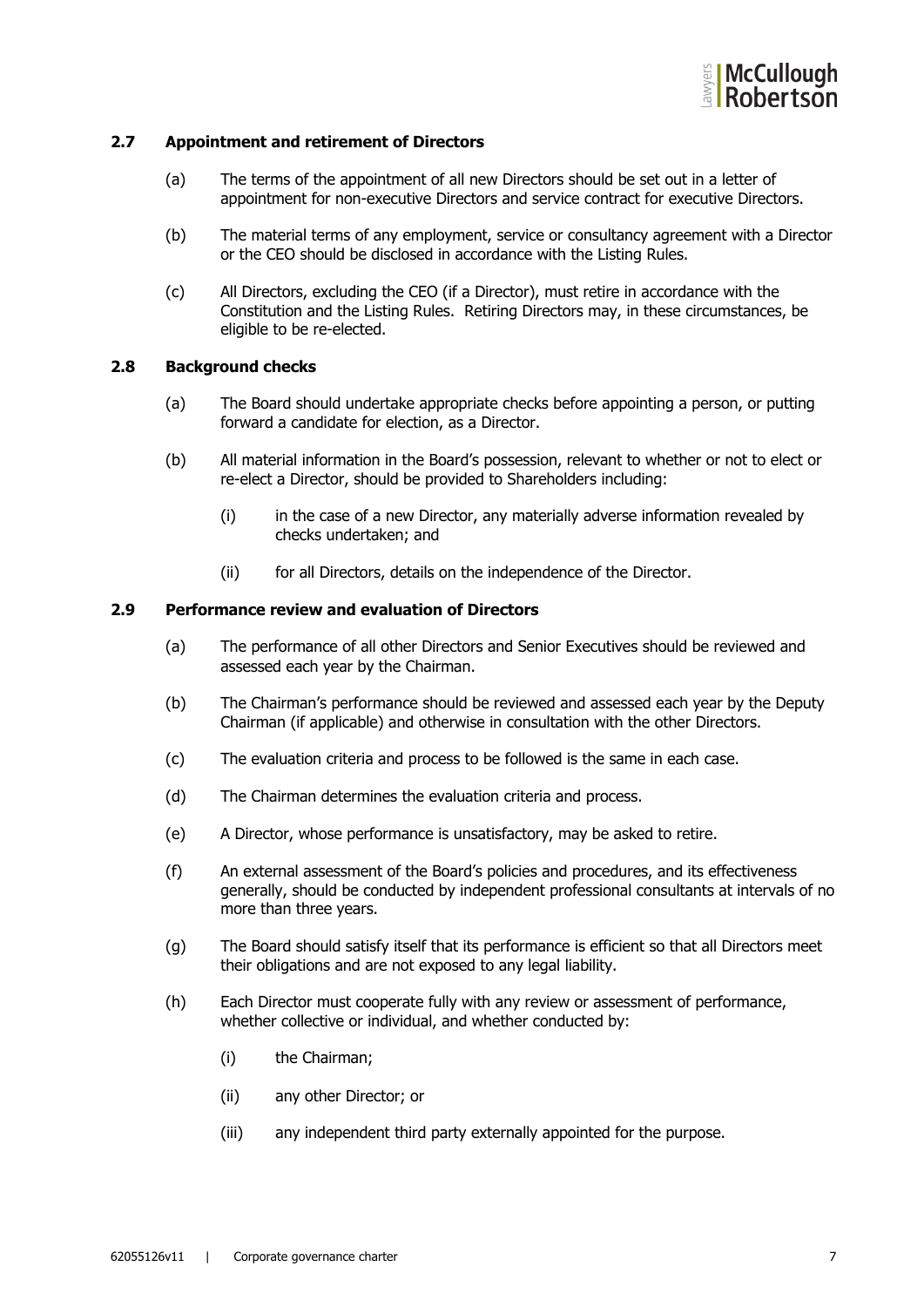

#### **2.10 Training and advice for Directors**

- (a) Directors must be provided with information about the Group before accepting the appointment and complete an induction course after their appointment, in each case appropriate for them to discharge their responsibilities.
- (b) Directors must be given access to continuing education in relation to the Group, extending to its business, the industry in which it operates, and other information required by them to discharge their responsibilities.
- (c) Each Director may seek independent legal or other professional advice at AVADA's expense. Prior approval from the Chairman is required but may not be unreasonably withheld or delayed.

#### **2.11 Board meetings**

- (a) Board meetings should occur not less than eight times in any year.
- (b) Papers for Board meetings must be circulated, if practical, at least five days before the relevant meeting.
- (c) Draft minutes of Board meetings (for consideration and approval at the next relevant meeting) should be circulated within ten business days following each meeting.
- (d) The non-executive Directors should meet at least twice each financial year for a private discussion of management issues.

#### **2.12 Secretary**

The Secretary is accountable to the Board, through the Chairman, for all matters to do with the proper functioning of the Board and is responsible for:

- (a) advising the Board and any Committee on governance matters;
- (b) monitoring this policy and any Committee charter, to ensure they are followed; and
- (c) coordinating the timely completion and despatch of:
	- (i) Board and Committee papers; and
	- (ii) draft minutes of Board and Committee meetings, that accurately capture the business of the meeting, for approval at the next meeting; and
- (d) assisting with the organisation and conduct of the induction and professional development of Directors.

#### **2.13 Committees**

- (a) The Board may establish (and delegate powers to) Committees to assist the Board to carry out its functions effectively and efficiently. The Board will adopt a charter for each Committee setting out the scope of its responsibility and relevant administrative and procedural arrangements.
- (b) The Committees established at the date of this document are:
	- (i) Audit & Risk Management (**ARM**) Committee (charter set out in Schedule 1); and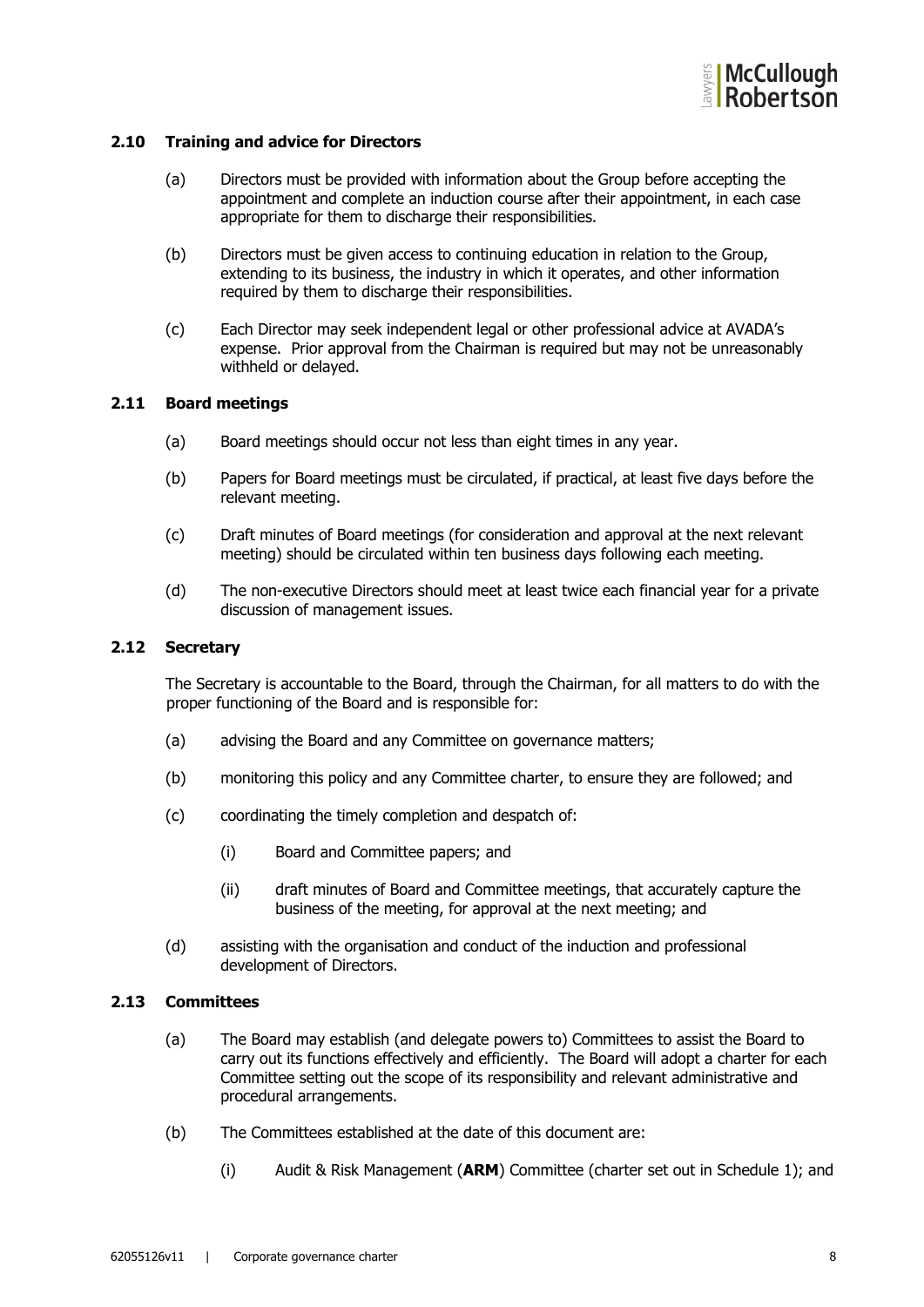

(ii) People, Nomination and Remuneration Committee (charter set out in Schedule 2).

#### **2.14 Business risks**

- (a) The risks of AVADA's and the Group's business should be a standing item on the agenda for each regular meeting of the Board. Once a risk is identified, an action plan should be proposed by management for submission to the Board. That plan may also be submitted to the ARM Committee for review.
- (b) Corrective action should be taken as soon as reasonably practicable after adoption of an action plan.
- (c) The Group Operating Policies and Procedures should contain risk management procedures that aim to address risk management issues including professional indemnity claims.
- (d) The Senior Executives should take steps to ensure staff are provided with, and comply with, the Group Operating Policies and Procedures.
- (e) The Board should regularly review (at least annually) and approve the Group Operating Policies and Procedures.
- (f) The Board should record in its minutes as and when Senior Executives have reported on the effectiveness of AVADA's management of its material business risks.

#### **2.15 Communication with Shareholders**

- (a) AVADA's continuous disclosure obligations should be a standing item on the agenda for each regular Board meeting.
- (b) Directors must promptly give details of any matter within their knowledge that might require disclosure to the market under the continuous disclosure obligations.
- (c) The Board should consider the appropriate location for the Group's corporate governance policies and practices, whether in the annual report or on an appropriate page of the Group's website.
- (d) The annual report must be distributed to all Shareholders in accordance with the Corporations Act and Listing Rules.
- (e) The annual report should include relevant information about the operations of the Group during the year, changes in the state of affairs of the Group, and details of future developments, in addition to:
	- (i) if not included on the Group's website, the corporate governance statement required by the Listing Rules (which must specify the date it is current and state that it has been approved by the Board); and
	- (ii) any other disclosures required by the Corporations Act.
- (f) An Appendix 4G should also be completed, lodged and released in accordance with the Listing Rules.
- (g) The Shareholders at an AGM should be asked to vote on: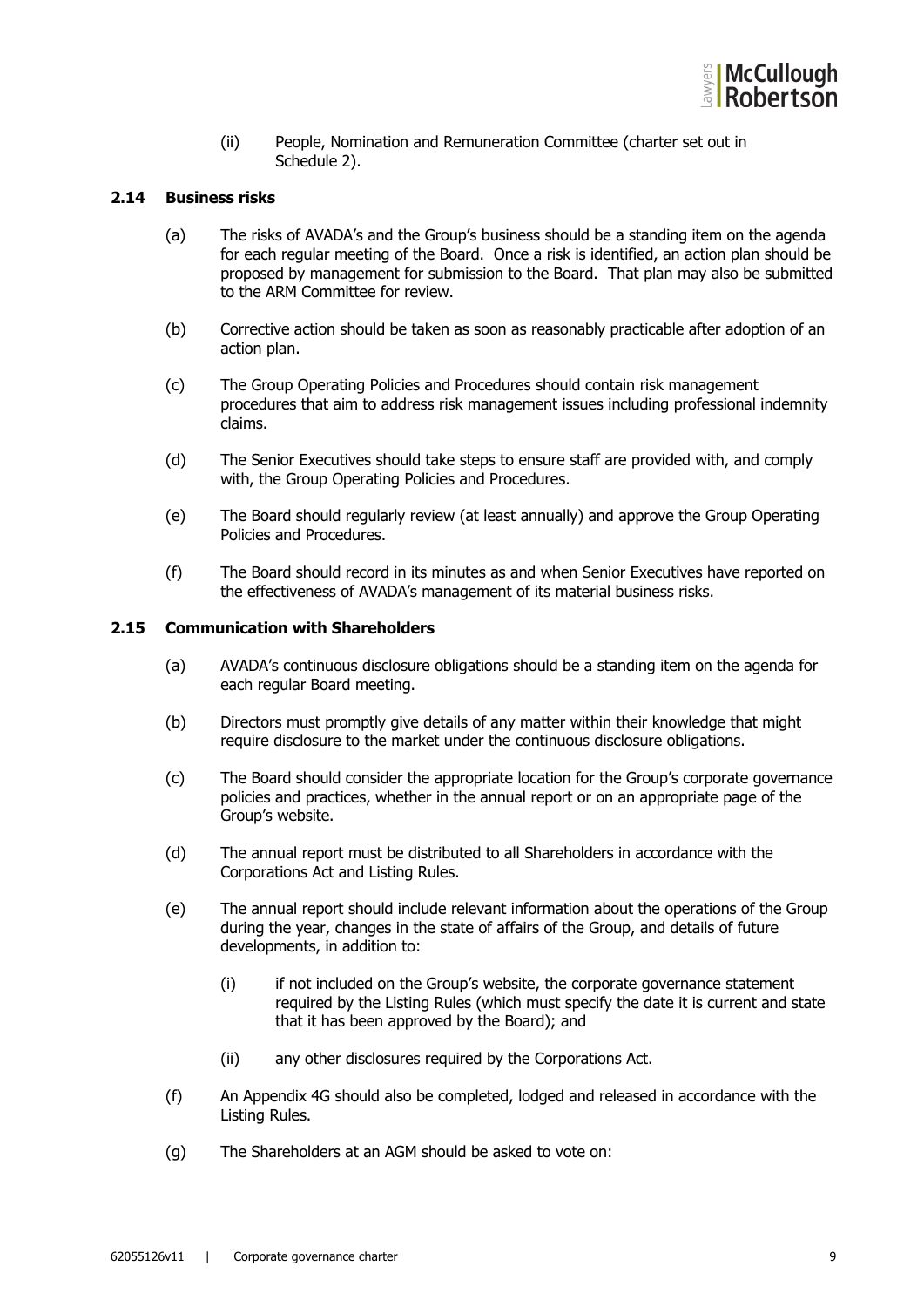

- (i) proposed major changes in the Group which may impact on share ownership rights; and
- (ii) the removal and appointment of Directors.
- (h) If resolutions are required to be put to Shareholders before the next AGM, a general meeting will be convened.<sup>1</sup>
- (i) The Board should encourage the full participation of Shareholders at the AGM and at other general meetings to ensure a high level of accountability and identification with the Group's strategy and goals (which includes considering the use of webcasting and direct voting mechanisms for appropriate meetings).
- (j) The Board should design and implement an investor relations program to facilitate twoway communication with Shareholders and potential investors.
- (k) The half-yearly report should contain summarised financial information and a review of the operations of the Group during the period. The report should be lodged with and available from ASX and ASIC. It should also be sent to any Shareholder who requests it from AVADA.
- (l) Company announcements must be made in a factual, timely, clear, and objective manner, and include any information material to decisions of Shareholders and potential investors in the Company.
- (m) Information about AVADA and the Group, including copies of announcements made through ASX and the annual report and half-yearly report, should be made available to Shareholders and prospective investors in AVADA on the Company's website.
- (n) AVADA has a continuing commitment to electronic communication with Shareholders and stakeholders generally, including through its website.

#### **2.16 Recognition of interests of stakeholders**

- (a) AVADA must function within, and operate with a sense of responsibility to, the wider community as well as to Shareholders. This sense of responsibility to stakeholders generally is an important part of AVADA's role within the broad community and represents not only sound ethics but also good business sense and commercial practice.
- (b) Constructive feedback on AVADA's contribution to and role within the community will be sought (and welcomed) at AGMs and through AVADA's website.

#### **2.17 AVADA's budget**

- (a) For financial years commencing after 30 June 2022, an annual budget must be prepared by Senior Executives and approved by the Board before the commencement of each financial year.
- (b) Actual results, including both the profit and loss statement and cashflow statement, must be reported on a monthly basis against budget, and revised forecasts for the year are prepared regularly.

 $<sup>1</sup>$  In accordance with the Constitution.</sup>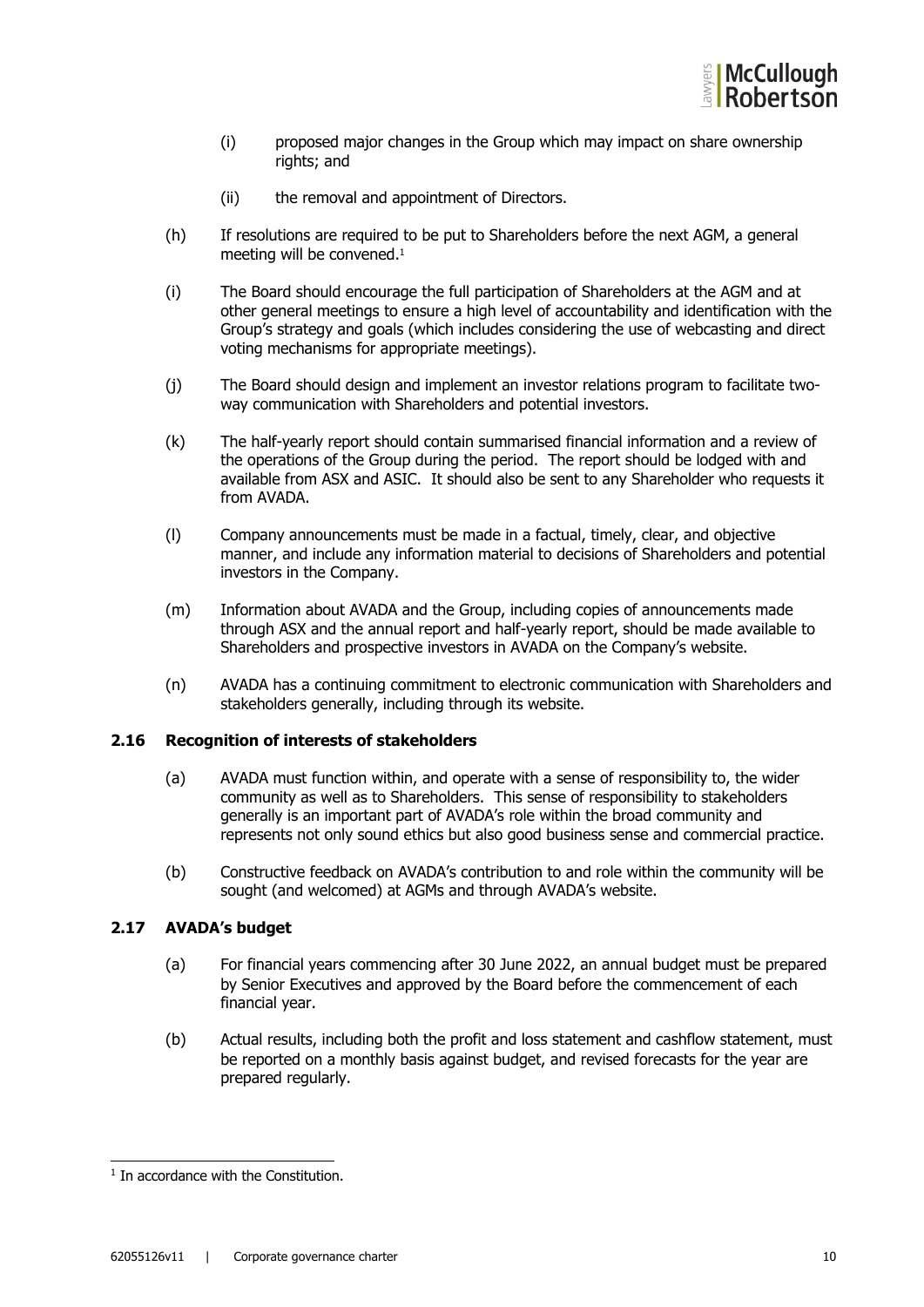

#### **2.18 Disclosure to market**

Price Sensitive Information and other information reasonably required by an investor to make an informed assessment of AVADA and the Group's activities and results must be reported to ASX in accordance with continuous disclosure requirements.

#### **2.19 CEO and CFO responsibilities**

- (a) Each of the CEO and CFO must state in writing to the Board, when providing it with financial reports, that AVADA's financial reports:
	- (i) have been properly maintained;
	- (ii) present a true and fair view, in all material respects, of AVADA's financial conditions and operational results;
	- (iii) are in accordance with relevant accounting standards; and
	- (iv) are founded on a sound system of risk management and internal compliance and control which implements the policies adopted by the Board.
- (b) The CEO is also primarily responsible for:
	- (i) making decisions about whether a matter must be disclosed under AVADA's continuous disclosure obligations;
	- (ii) ensuring that AVADA complies with those obligations;
	- (iii) notifying the Board of these matters;
	- (iv) monitoring and promoting an understanding within AVADA of compliance;
	- (v) acting as the contact for media and comment, including analyst briefings and responses to shareholder questions; and
	- (vi) keeping the Board informed of other relevant matters.

# **3 Code of Conduct**

#### **3.1 Objective**

This code seeks to give the Directors guidance on how best to perform their duties, meet their obligations and understand AVADA's corporate governance practices.

#### **3.2 Obligation to comply with code and law**

- (a) A Director must, at all times, comply with this code as well as the law.
- (b) All Directors must act with the utmost integrity and objectivity, striving at all times to enhance the reputation and performance of the Group.
- (c) A Board position involves important legal and ethical responsibilities and a commitment to upholding the values of good corporate citizenship, in both individual conduct and corporate actions. A person should not accept a Board position if they have any doubt about their ability to comply with this code.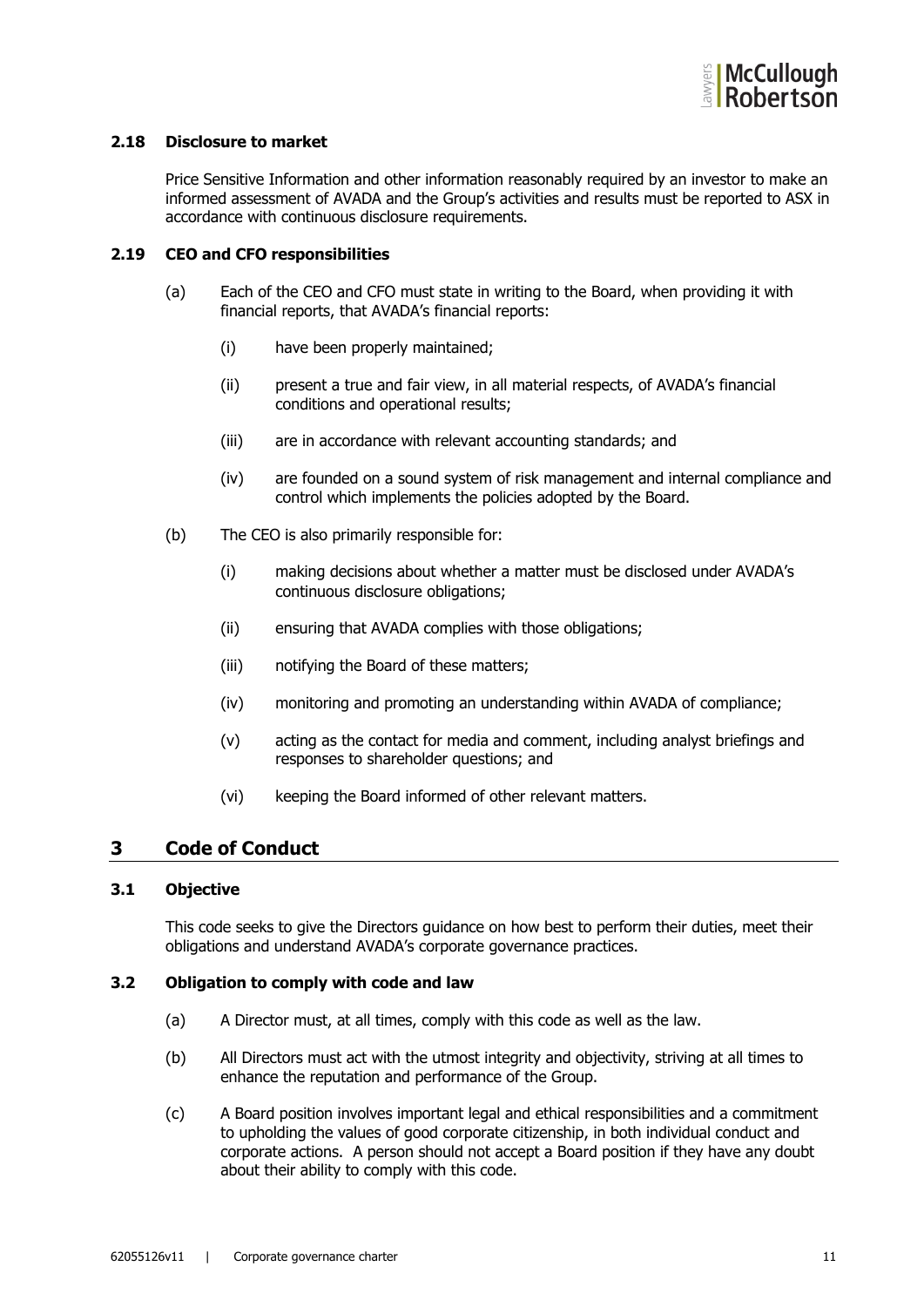

#### **3.3 General duties**

- (a) Directors must:
	- (i) act in good faith in the best interests of AVADA and for a proper purpose;
	- (ii) avoid any potential conflict of interest or duty;
	- (iii) exercise a reasonable degree of care and diligence;
	- (iv) not make improper use of information; and
	- (v) not make improper use of their position.
- (b) Breaches of these duties may expose Directors to potential liability in damages, fines and disqualification.
- (c) A Director, in the exercise of his or her powers, and in the discharge of his or her duties, must exercise the degree of care and diligence that a reasonable person would exercise if he or she were a Director:
	- (i) in the circumstance prevailing;
	- (ii) occupying the same position; and
	- (iii) with the same responsibilities within AVADA as the Director.
- (d) A Director is a fiduciary and must act with fidelity and trust in company matters. The Board has been appointed to manage AVADA's affairs and should have regard not only to the interests of Shareholders but (in appropriate circumstances) the interests of other third parties including creditors, regulators and the community.
- (e) Directors must act with a reasonable degree of care and diligence in the exercise of their powers and duties and to carry out their duties.
- (f) A Director who does not acquire and maintain a reasonable level of competence may be considered negligent.
- (g) All Board members should attend at least one educational seminar a year to remain fully informed of matters relevant to their position as a Director.
- (h) The Company maintains directors' and officers' liability insurance. Directors must be fully aware of the terms of this insurance to qualify for protection under it.

#### **3.4 Business judgment rule**

- (a) A director's duty to act with care and diligence may be satisfied if the director:
	- (i) makes a decision in good faith and for a proper purpose;
	- (ii) has no material personal interest in the subject matter of the decision made;
	- (iii) is informed about the subject matter of the decision to the extent the director reasonably believes to be appropriate; and
	- (iv) rationally believes the decision to be in the best interest of the Company.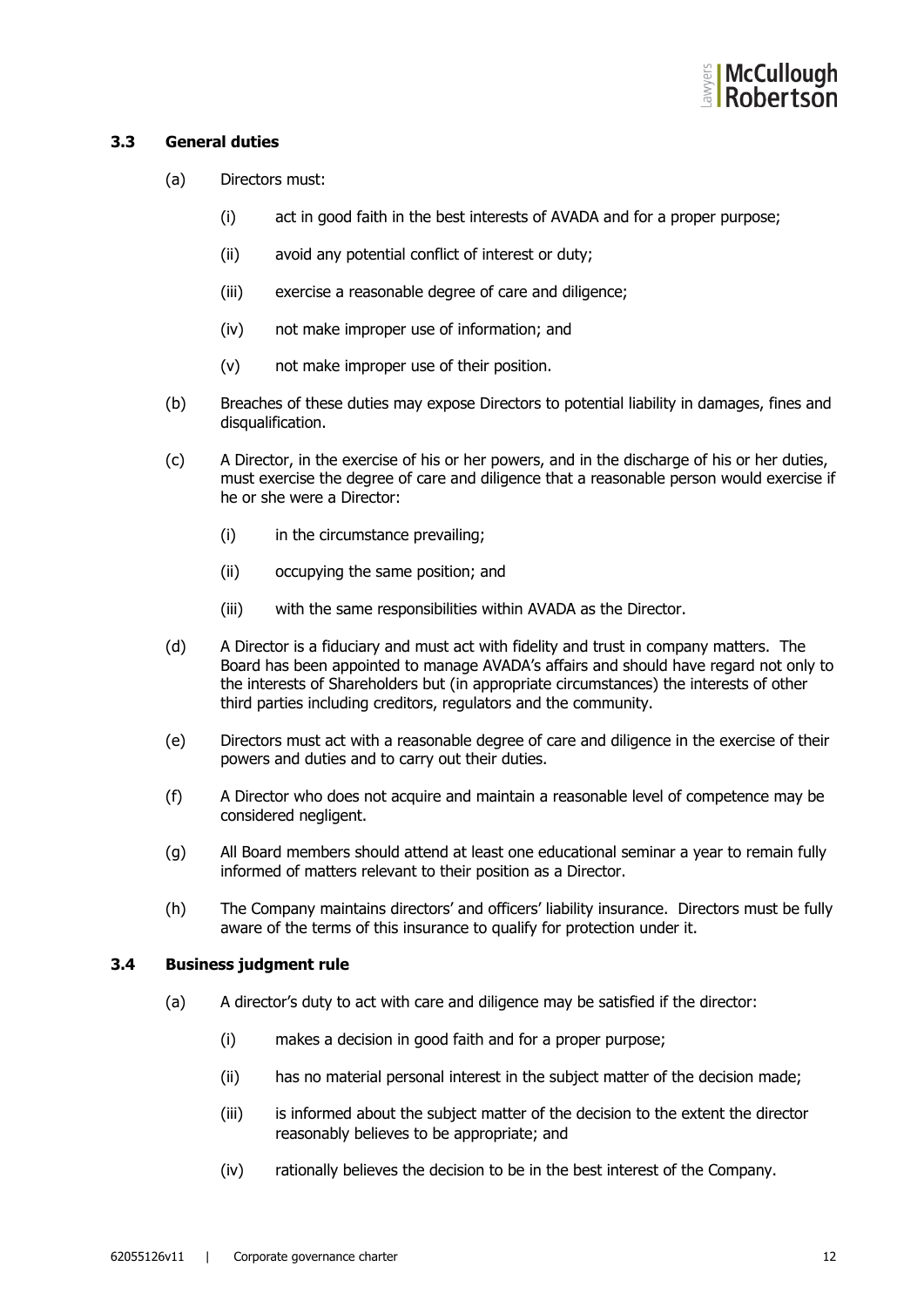

- (b) The business judgment rule:
	- (i) relates only to decisions about the ordinary business operations of the Company; and
	- (ii) does not relieve a Director from other duties.2
- (c) A business judgment is any decision to take or not to take action relating to the business operations of the Company; it does not apply to any failure to make a decision.

#### **3.5 Independent decision making and soundness of decisions**

- (a) A Director must be independent in his or her judgment and actions, and must take all reasonable steps to be satisfied about the soundness of all Board decisions.
- (b) To satisfy this requirement a Director must:
	- (i) make a reasonable effort to become and remain familiar with the affairs of the Group;
	- (ii) attend all Board meetings and Board functions unless there are valid reasons for non-attendance;
	- (iii) have a sufficient understanding of accounting matters to fulfil their responsibilities for the Group's financial statements; and
	- (iv) commit the necessary time and energy to Board matters.
- (c) Directors may rely on advice about AVADA or the Group or their affairs only if that advice is given or prepared by:
	- (i) an employee whom the Director believes on reasonable grounds to be reliable and competent in the relevant subject;
	- (ii) a professional adviser or expert in a subject the Director believes on reasonable grounds to be within the person's professional or expert competence;
	- (iii) another Director or officer on the subject within that Director's or officer's authority; or
	- (iv) a Committee (on which the Director did not serve) on a subject within the Committee's authority.
- (d) Directors should only rely on information or advice if the Director's reliance was made in good faith, after independently assessing the information and advice, considering the Director's knowledge of AVADA and the Group and the complexity of their structure and operations.

<sup>&</sup>lt;sup>2</sup> Such as to act in good faith, not to misuse the position of director and not to make improper use of information obtained because they are, or have been, a director or other officer or employee of the Company.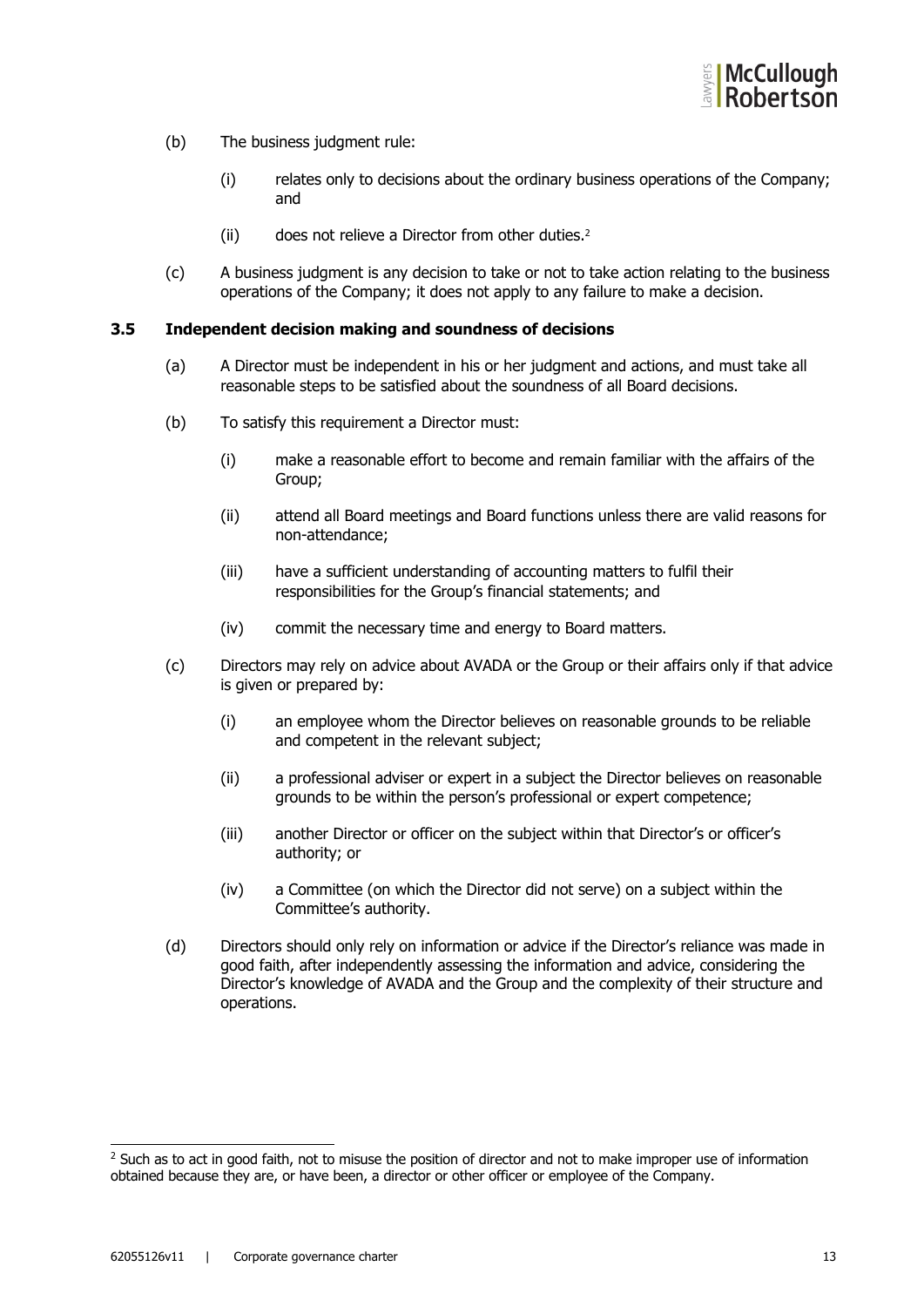

#### **3.6 Confidentiality of Board matters and other information**

- (a) Directors must keep confidential any Board matters and all confidential information3 received by the Directors in the course of the exercise of their duties.
- (b) All information received by Directors to carry out their duties must be regarded as confidential and is the property of AVADA.
- (c) A Director may not disclose information, or allow it to be disclosed, to any other person unless disclosure is authorised by AVADA or the information is required by law to be disclosed.
- (d) All discussions and resolutions of the Board must also be kept confidential and their content must not be disclosed, or allowed to be disclosed to persons who are not Directors, except in cases where disclosure:
	- (i) has been authorised by AVADA; or
	- (ii) is required by law.
- (e) Authorisation by AVADA is presumed to the extent the Board (or Committee) minutes state or imply that it is intended that disclosure should be made to third parties.
- (f) A Director in any doubt about his or her obligations of confidentiality or about a matter of disclosure should consult with the Chairman before making any disclosure.

#### **3.7 Improper use of information**

A Director must not make improper use of information acquired as a Director to gain, directly or indirectly, any personal advantage or any advantage for any other person detrimental to AVADA or the Group.

#### **3.8 Cooperation**

- (a) Directors must observe solidarity with Board resolutions and cooperate in their implementation.
- (b) Directors are part of a team and should work cooperatively with the Chairman and other Directors and with management.

#### **3.9 Personal interests and conflicts**

- (a) A Director must not take improper advantage of their position as a Director or officer.
- (b) No Director may allow any personal interest, or the interest of any associated person, to influence or prejudice the Director's conduct or any Board (or Committee) decision.
- (c) A Director has a duty to avoid any conflict between:
	- (i) the interests of, or duty to, AVADA; and
	- (ii) his or her own personal interests or the interests of, or duty to, any third party.

<sup>3</sup> Confidential information includes Price Sensitive Information and information that is not Price Sensitive Information but might reasonably be of use or of interest to retail investors.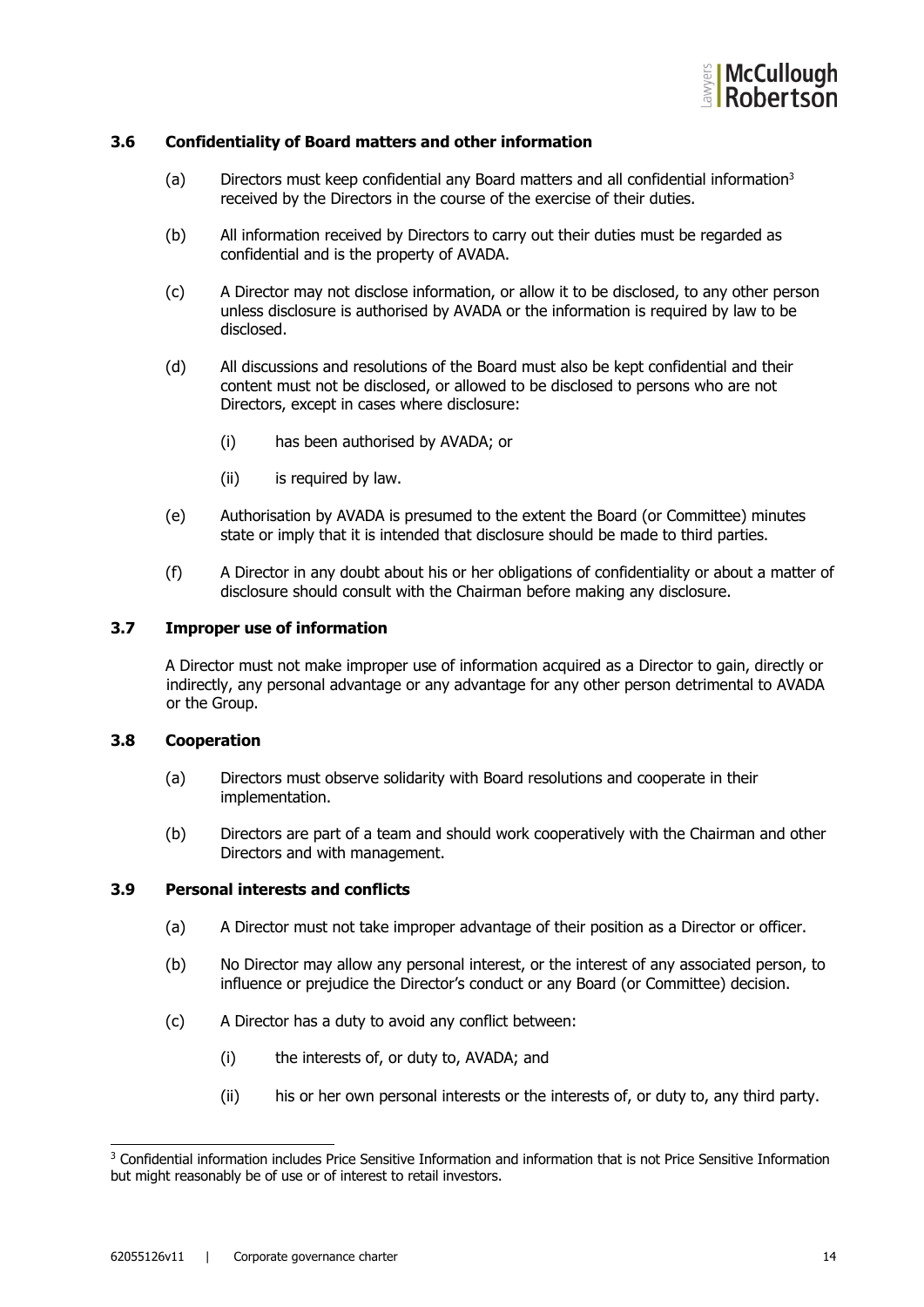

- (d) Every Director should be actively vigilant for both actual and potential conflicts of interest or duty.
- (e) A Director with a conflict of interest or duty should refrain from voting, or entering into any discussion, at, or even being present during, relevant Board discussions.
- (f) A Director who has any material personal interest in a matter must not be present at a meeting while the matter is being considered and must not vote on the matter.<sup>4</sup>
- (g) Papers relevant to any matter on which there is a known conflict of interest or material personal interest, will either not be, or be appropriately redacted before being, given to any Director concerned.

#### **3.10 Conduct by Directors**

- (a) A Director must not engage in conduct likely to discredit AVADA or the Group.
- (b) Each Director should be aware of, and observe, any standing orders adopted by the Board from time to time for the conduct of Board and Committee meetings.
- (c) Directors must at all times comply with the spirit as well as the letter of the law and with the principles of this code.
- (d) Directors should conduct themselves at all times in a sober, polite, lawful and restrained manner in carrying out their duties, at both Board and Committee meetings, at Company functions and meetings, and where otherwise dealing with matters about or involving the Company.

#### **3.11 Dealings in Securities**

Each Director must comply with the Securities Trading Policy in relation to any dealings in Securities.

#### **3.12 Complaints procedure**

- (a) Directors are bound by the complaints procedure the Board adopts in the Group Operating Policies and Procedures.
- (b) Directors may be approached by Shareholders, staff or other persons who have a complaint about a matter relating to AVADA or the Group. That complaint must be handled under the relevant procedure in the Group Operating Policies and Procedures.
- (c) The CEO and CFO must each ensure AVADA's risk management and internal compliance and control systems are operating efficiently and effectively in all material respects, and give a detailed statement to the Board about this with each financial report.

# **4 Anti-Bribery and Anti-Corruption Policy**

(a) The Company is committed to responsible corporate governance and to conducting its business lawfully, ethically and honestly, and will not tolerate any bribery or corrupt behaviour that is intended to obtain unlawful, improper, dishonest or corrupt benefit or advantage for AVADA or its Employees.

<sup>&</sup>lt;sup>4</sup> A personal interest may be either direct or indirect and either pecuniary or otherwise.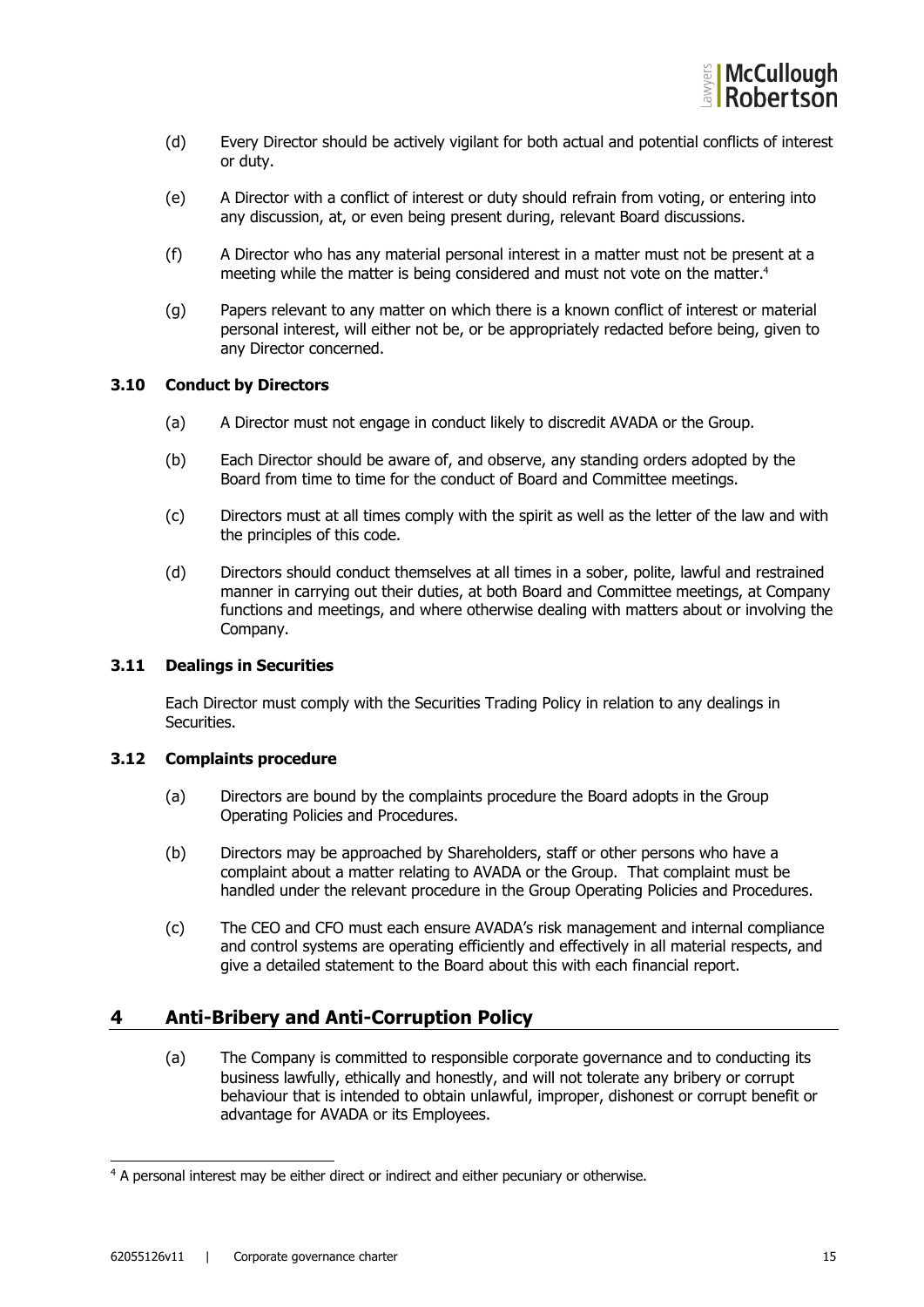

(b) The Company has adopted an Anti-Bribery and Anti-Corruption Policy which includes its standards and expectations of staff in preventing bribery and corruption practices and a framework to assist identify and report bribery and corruption, as set out in the Anti-Bribery and Anti-Corruption Policy.

# **5 Whistleblower Policy**

- (a) The Company is required to comply with the whistleblower protection regime under section 1317AI of the Corporations Act.
- (b) The Company is committed to doing business in an open and accountable way through supporting a culture of honest and ethical behaviour. This includes making individuals feel confident about reporting any concerns they have regarding suspicious activity or wrongdoing, in relation to the Company's activities without fear of harm or reprisal.
- (c) The Company has adopted a Whistleblower Policy which includes the processes and procedures for making a disclosure, the Company's investigation process and the support and protections available to a whistleblower.

## **6 Continuous Disclosure Policy**

- (a) The Company must comply with the continuous disclosure regime in section 674 Corporations Act and under Listing Rule 3.1.
- (b) The continuous disclosure regime requires the Company to immediately disclose information which may materially affect the price or value of the Company's Securities. The continuous disclosure regime reflects the expectation of investors and the market to have ready access to that type of information. The continuous disclosure regime also requires the Company to correct a false market in its Securities.
- (c) The Company is committed to complying with the continuous disclosure regime. The Board has adopted policies on continuous disclosure, including a framework to identify, report and disclose Price Sensitive Information, as set out in the Continuous Disclosure Policy.

# **7 Diversity Policy**

- (a) The Company is committed to fostering a governance culture that embraces employee Diversity, in particular in the composition of its Board and Senior Executive.
- (b) The Board will establish measurable objectives and procedures which the Company will implement and report against to achieve employee and Board Diversity.
- (c) The terms of the Company's policy on Diversity, including measurable objectives and means for assuring the effectiveness of the implemented Diversity strategy, are set out in the Diversity Policy.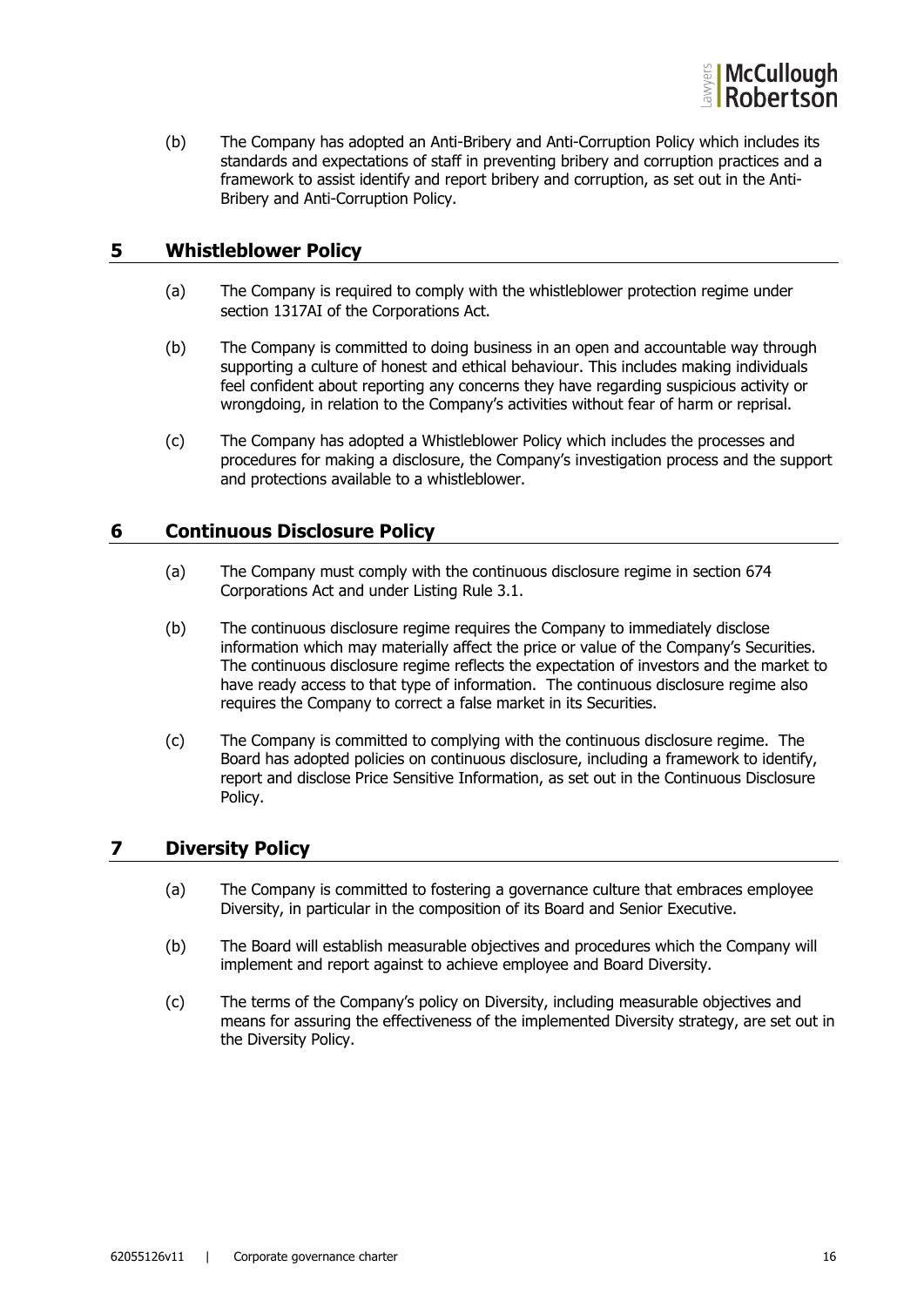

#### **8 Standing rules for Committees**

#### **8.1 Application**

These rules apply to, and are deemed incorporated into the charter of each Committee, except to the extent of any conflict with any of its terms.

#### **8.2 Composition**

- (a) Each Committee must consist of a majority of non-executive Directors, who are also Independent Directors.
- (b) The chairman of each Committee must be an Independent Director, but not the Chairman.
- (c) Each Committee must consist of no fewer than three members.
- (d) Committees are appointed by the Board and serve as the Board determines.
- (e) The Board will appoint one member of any Committee to act as its Chairman.

#### **8.3 Role**

Each Committee's role is to improve the efficiency of the Board through accepting the delegation of tasks and performing them in a forum where they can receive greater attention to detail than would be practical solely at Board level.

#### **8.4 Proceedings**

- (a) Any meeting may be held by means of conference call or any other means of communication that may, under the Corporations Act or the Constitution, be used for Board meetings.
- (b) The quorum for a Committee meeting is any two members.
- (c) A Director may attend (but not vote at) a meeting of a Committee of which that Director is not a member, as the Committee decides, for discussion of any particular matter relevant to that Director or about which that Director may have a special contribution to make.
- (d) A Committee may delegate any specific task to one of its members or to a sub-committee consisting of two or more of its members.
- (e) The procedural provisions of paragraph 8.4 apply to any sub-committee of a Committee.

#### **8.5 Reporting**

After a Committee meeting, each Committee must give a written report and a copy of the minutes to the Board.

#### **8.6 Secretary**

The Secretary has responsibility for coordinating the completion and despatch of Committee agenda and briefing materials, as well as draft minutes of meetings of each Committee for approval at the next meeting.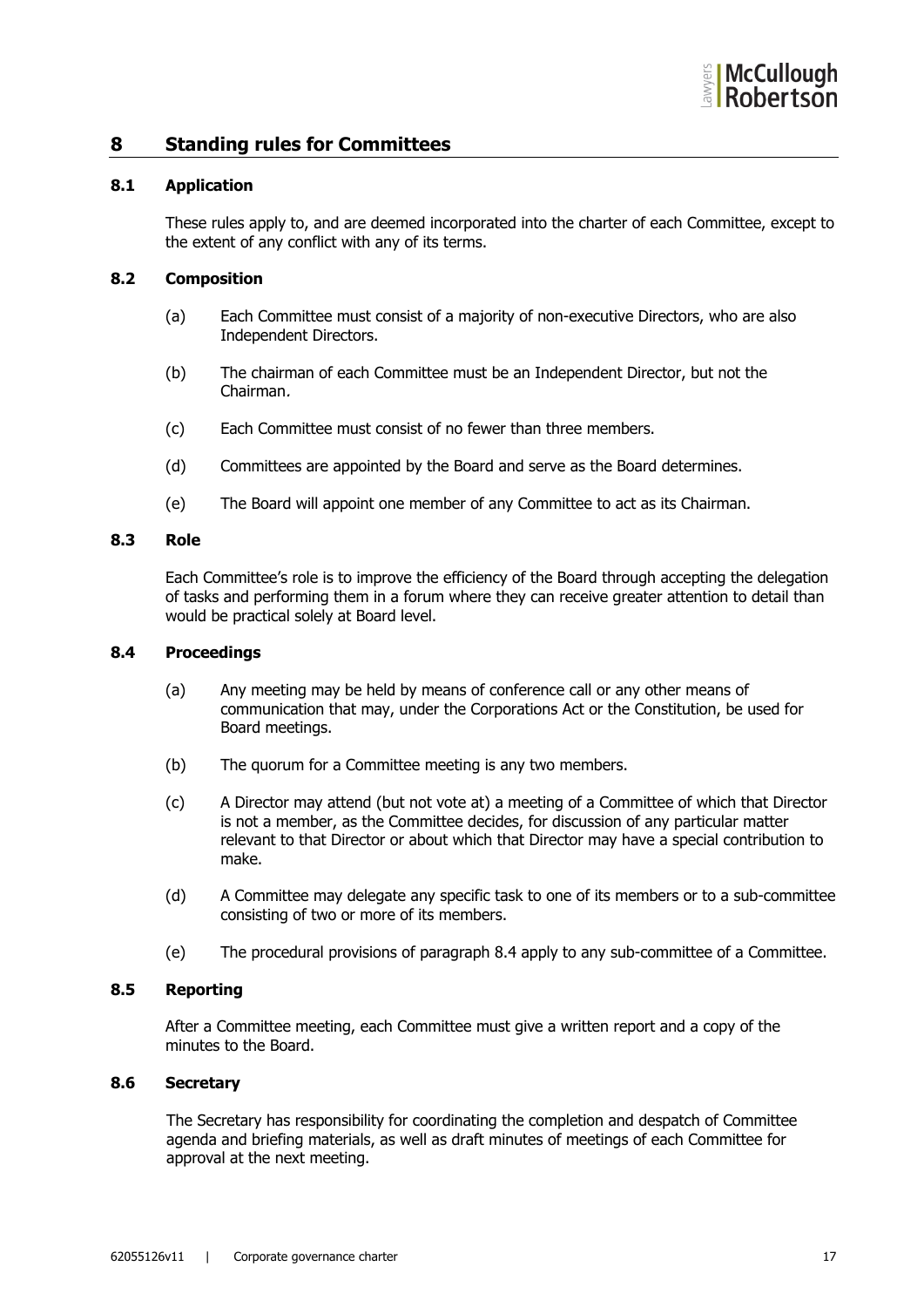

#### **8.7 Performance review and evaluation**

- (a) The Board procedures for performance review and evaluation apply to Committees5 subject only to the role of the Chairman being taken by the chairman of the Committee and any other necessary changes.
- (b) Review and evaluation are conducted against the Board Charter and any criteria the Chairman decides.
- (c) The Committee must report to the Board on the conduct and results of its review and evaluation and make recommendations it considers appropriate.

<sup>5</sup> See paragraph 2.9.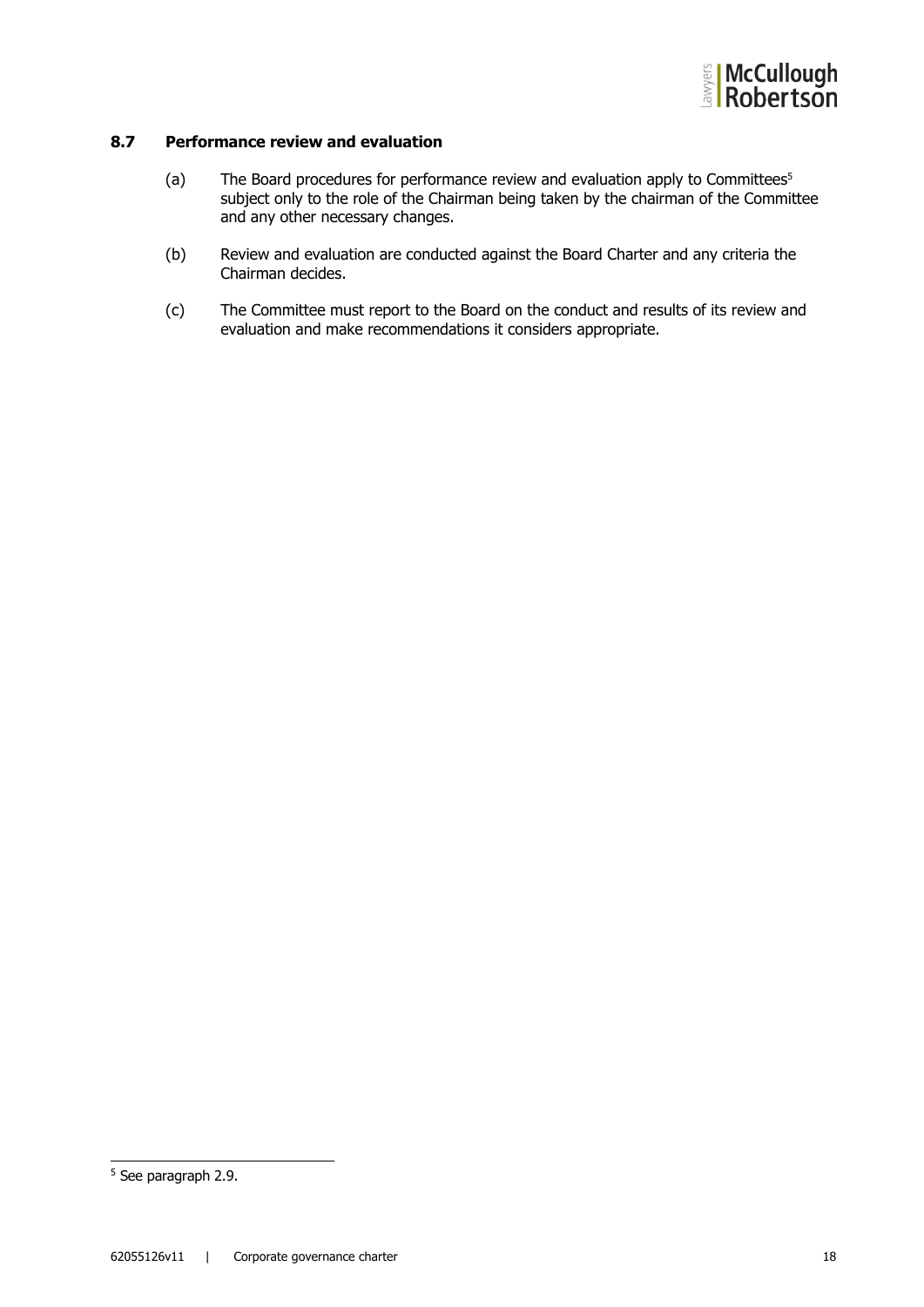

# Schedule 1

Audit & Risk Management (**ARM**) Committee charter

# **1 Standing rules**

The standing rules for Committees<sup>6</sup> apply to the ARM Committee subject to this charter.

# **2 Purpose of ARM Committee**

The ARM Committee's role is to:

- (a) advise on the establishment and maintenance of a framework of internal controls for the Group's management; and
- (b) assist the Board with policy on the quality and reliability of financial information prepared for use by the Board.
- (c) The ARM Committee will review AVADA's risk management framework and policies and monitor their implementation.

# **3 Members of the Audit and Risk Management Committee**

- 3.1 The Audit and Risk Management Committee comprises of only non-executive directors.
- 3.2 The Audit and Risk Management Committee must consist of no fewer than three members.
- 3.3 The chairman of the Audit and Risk Management Committee must be an Independent Director but not the Chairman.
- 3.4 The Board will appoint one member of the Audit and Risk Management Committee to act as its chairman. If the chairman is not present at committee meeting, the members must elect another member to act as the chairman for that meeting.

# **4 Scope of responsibility**

The ARM Committee is responsible for:

- (a) monitoring the establishment of an appropriate internal control framework, including information systems, and its operation and considering enhancements;
- (b) assessing corporate risk (including economic, environmental and social sustainability risks) and compliance with internal controls;
- (c) overseeing safety policy and performance;
- (d) overseeing business continuity planning and risk mitigation arrangements;

<sup>6</sup> See section 8.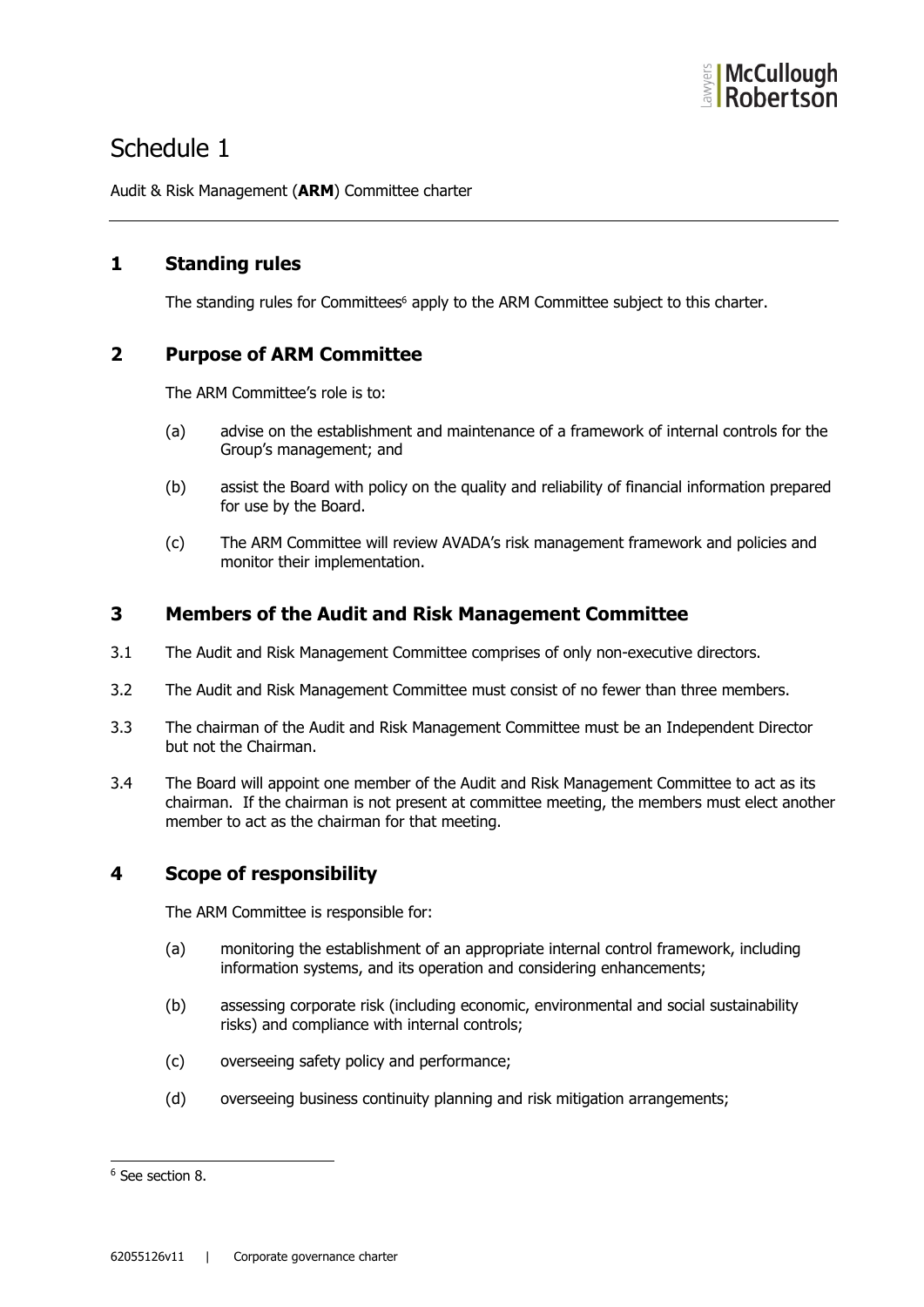

Schedule 1 – Audit & Risk Management (**ARM**) Committee charter

- (e) assessing the objectivity and performance of the internal audit function and considering enhancements;
- (f) reviewing reports on any material misappropriation, frauds and thefts from the Group;
- (g) reviewing reports on the adequacy of insurance coverage;
- (h) monitoring compliance with relevant legislative and regulatory requirements (including continuous disclosure obligations) and declarations by the Secretary about those requirements;
- (i) reviewing material transactions which are not a normal part of the Group's business;
- (j) reviewing the nomination, performance and independence of the external auditors, including recommendations to the Board for the appointment or removal of any external auditor and the rotation of the audit engagement partner;
- (k) liaising with the external auditors and monitoring the conduct, scope and adequacy of the annual external audit;
- (l) reviewing management processes supporting external reporting, including the appropriateness of the accounting judgments or choices made by management in preparing the financial reports and statements;
- (m) reviewing financial statements and other financial information distributed externally, including considering whether the financial statements reflect the understanding of the ARM Committee and otherwise provide a true and fair view of the financial position and performance of the Group;
- (n) preparing and recommending for approval by the Board the corporate governance statement for inclusion in the annual report or any other public document;
- (o) reviewing external audit reports and monitoring, if major deficiencies or breakdowns in controls or procedures have been identified, remedial action taken by management;
- (p) reviewing any proposal for the external auditor to provide non-audit services and whether it might compromise the independence of the external auditor; and
- (q) reviewing and monitoring compliance with the Code of Conduct.

#### **5 Powers**

- 5.1 The ARM Committee has an advisory role, to assist the Board with matters set out in paragraph 3 and does not have any power to commit the Board to any recommendation or decision made by it except:
	- (a) for matters relating to the appointment, oversight, remuneration and replacement of the external auditors; and
	- (b) if and to the extent that (in other respects) it has express delegated authority from the Board.
- 5.2 The ARM Committee has unrestricted access to management and to internal audit personnel as well as to the external auditors (with or without management present) to carry out its function.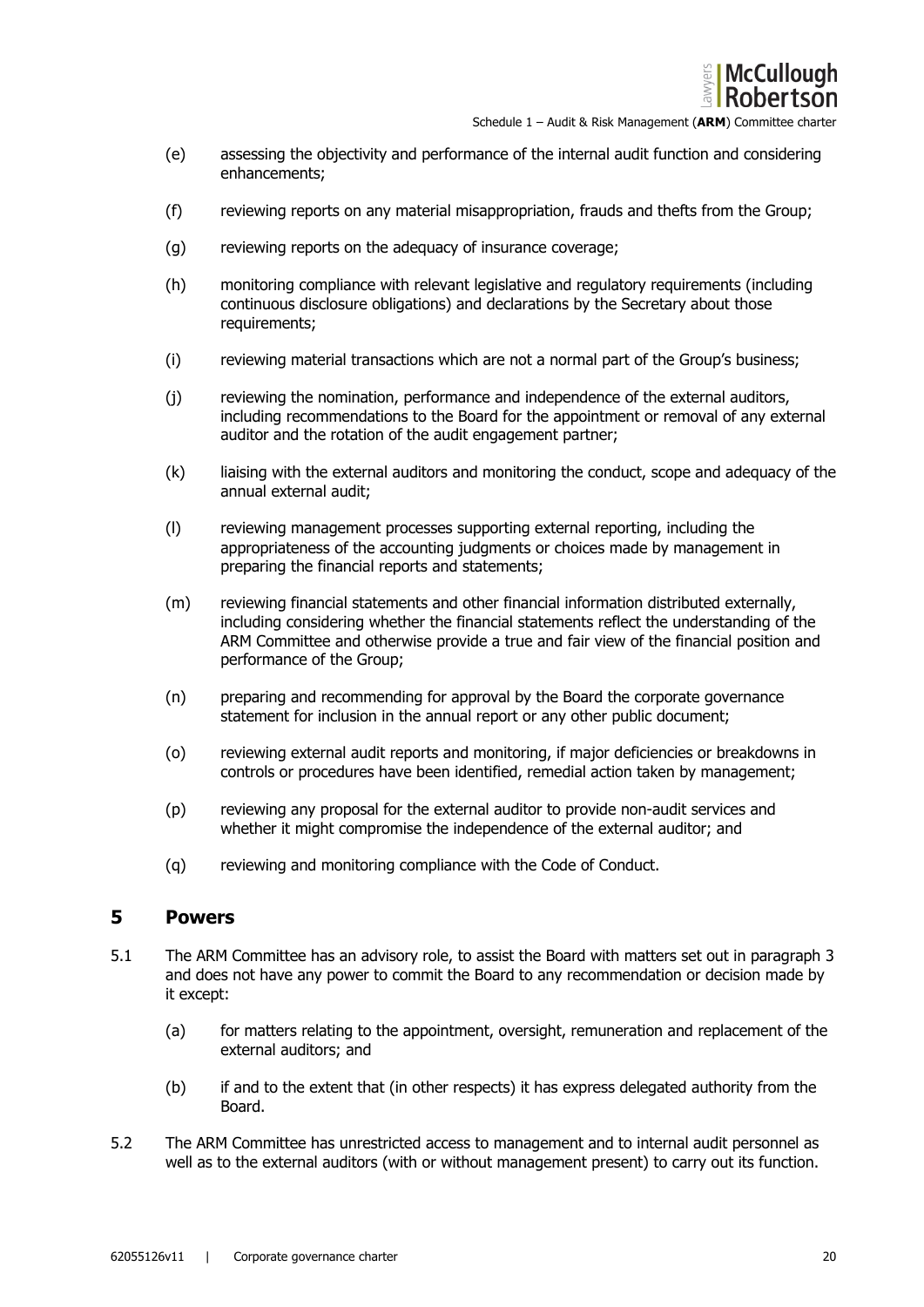# **6 Risk reporting**

If the ARM Committee identifies a significant business risk, it should report that risk to the Board immediately following the relevant ARM Committee meeting.

# **7 Selection of auditors**

- 7.1 External auditors are selected according to criteria set by the ARM Committee which include:
	- (a) the lack of any current or past relationship with AVADA or with any Senior Executive that could impair, or risk impairing, the independent external view they are required to take in relation to AVADA and the Group;
	- (b) their general reputation for independence, probity and professional standing within the business community; and
	- (c) their knowledge of the industry in which AVADA and the Group operate.
- 7.2 Employees of the external audit partner (including the partner or other principal with overall responsibility for the engagement), should be rotated periodically (at least every five years) to avoid any risk of impairing the independent external view that the external auditors are required to take in relation to AVADA and the Group.

# **8 Audit planning**

- 8.1 The ARM Committee reviews the performance of the external auditors throughout the year.
- 8.2 During each year, the ARM Committee should meet with the external auditor to:
	- (a) discuss the external audit plan;
	- (b) discuss any potential significant problems;
	- (c) discuss the impact of proposed changes in accounting policies on the financial statements;
	- (d) review the nature and impact of any changes in accounting policies adopted by the Group during the year; and
	- (e) review the proposed audit fees.
- 8.3 Before the announcement of AVADA's results the ARM Committee should meet with the external auditor to:
	- (a) review the pro-forma half-yearly and pro-forma preliminary final report before lodgement of those documents with ASX, and any significant adjustments required as a result of the audit;
	- (b) make the necessary recommendation to the Board for the approval of these documents;
	- (c) review the results and findings of the audit, the adequacy of accounting, financial and operating controls, and monitor the implementation of any recommendations made; and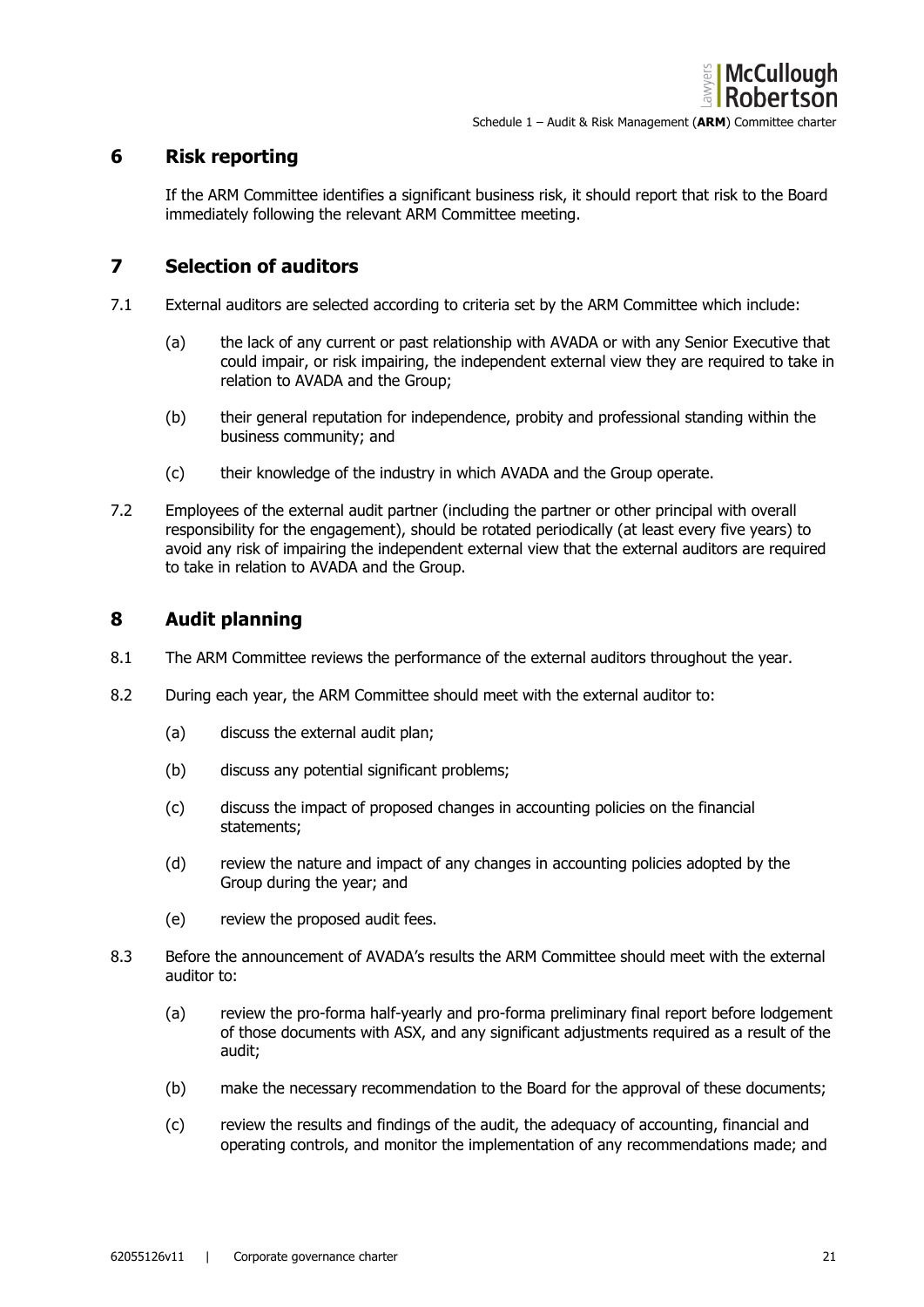

(d) review the draft financial report and the audit report and make the necessary recommendation to the Board for the approval of the financial report.

# **9 Proceedings**

- 9.1 Meetings are held at least three times during each year and more often as required.
- 9.2 The external auditor, the CEO and the CFO should be invited to attend meetings, or specific parts of meetings, at the discretion of the ARM Committee.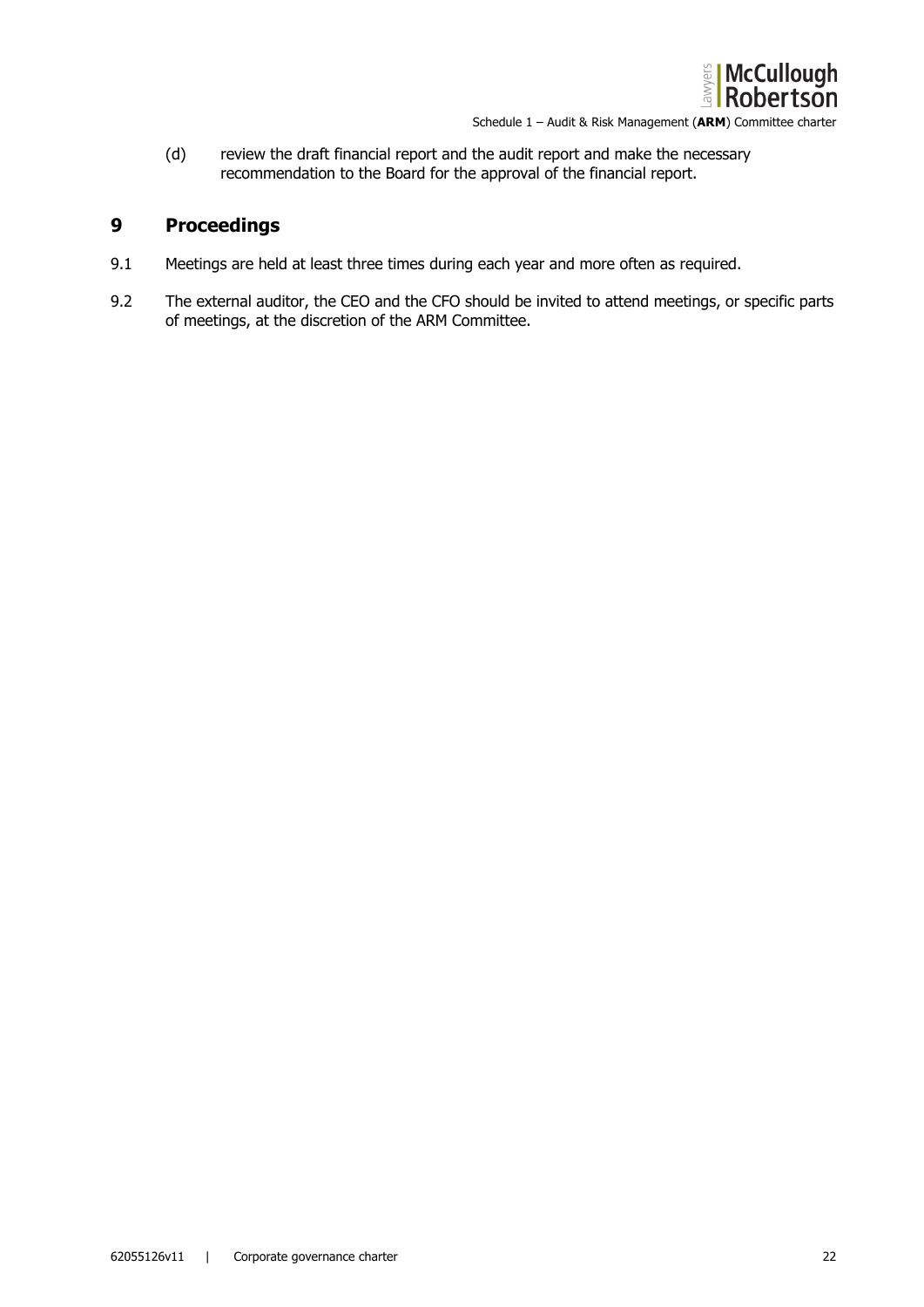

# Schedule 2

People, Nomination and Remuneration Committee charter

# **1 Standing rules**

The standing rules for Committees<sup>7</sup> apply to the People, Nomination and Remuneration Committee subject to this charter.

# **2 Purpose of the People, Nomination and Remuneration Committee**

The People, Nomination and Remuneration Committee's role is:

- (a) to assist the Board and make recommendations to it about the appointment of new Directors (both executive and non-executive) and of the CEO and CFO and, to the extent delegated to it by the Board, other Senior Executives; and
- (b) to advise on remuneration and issues relevant to remuneration policies and practices, including for Senior Executives and non-executive Directors.

# **3 Members of the People, Nomination and Remuneration Committee**

- 3.1 The People, Nomination and Remuneration Committee comprises of only non-executive directors.
- 3.2 The People, Nomination and Remuneration Committee must consist of no fewer than three members.
- 3.3 The chairman of the People, Nomination and Remuneration Committee must be an Independent Director but not the Chairman.
- 3.4 The Board will appoint one member of the People, Nomination and Remuneration Committee to act as its chairman. If the chairman is not present at committee meeting, the members must elect another member to act as the chairman for that meeting.

# **4 Scope of responsibility**

The People, Nomination and Remuneration Committee is responsible for:

- (a) developing suitable criteria (about experience, expertise, skills, qualifications, contacts or other qualities) for Board candidates;
- (b) identifying individuals who, because of their experience, expertise, skills, qualifications, contacts or other qualities, are suitable candidates for appointment to the Board or to any relevant management position;
- (c) reviewing processes for succession planning for the Board, CEO and other Senior Executives;
- (d) recommending individuals for consideration as Board candidates by the Board;

<sup>7</sup> See section 8.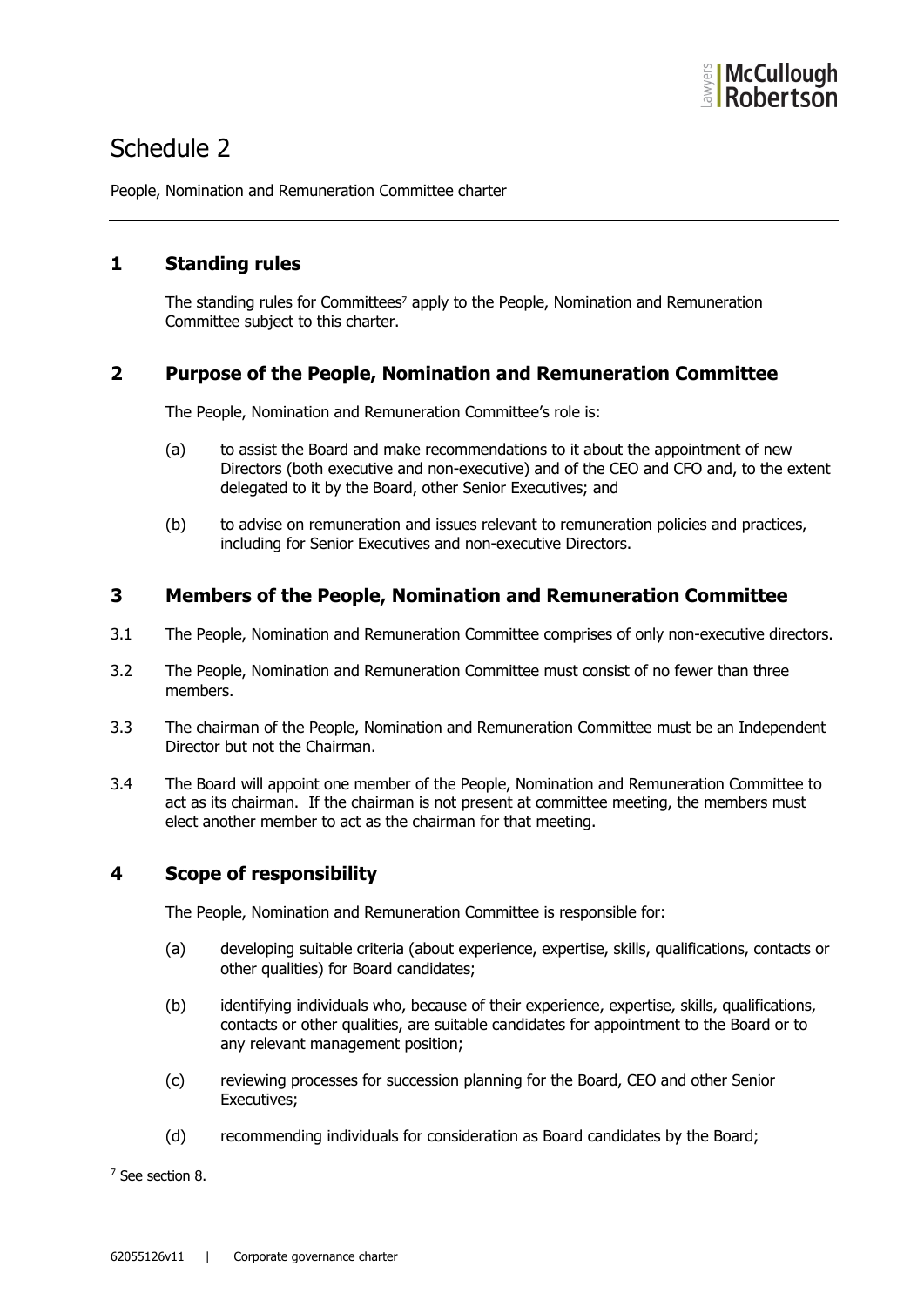

Schedule 1 – Audit & Risk Management (**ARM**) Committee Connection of Charter of Charter and Connection of Charter and Charter and Charter and Charter and Charter and Charter and Charter and Charter and Charter and Charter

- (e) recommending to the Chairman procedures for the proper supervision of the Board and management;
- (f) ensuring appropriate induction and continuing professional development programs are implemented for Directors;
- (g) ensuring that the performance of each Director, and of all members of senior management, is reviewed and assessed each year in accordance with procedures adopted by the Board;
- (h) ensuring that any Diversity profile identified by the Board is a factor that is taken into account in the selection and appointment of qualified employees, senior management and Board candidates;
- (i) reporting to the Board as necessary to facilitate compliance with the Diversity Policy;
- (j) reporting to the Board annually on the Diversity profile of employees of the Company, including the relative proportion of men and women in the workforce at all levels of the Company (and their relative levels of remuneration) and the extent to which the Company is progressing towards achieving its measurable objectives set out in the Company's Diversity Policy;
- (k) assisting the Board and making recommendations to it about the appointment of new Directors (both executive and non-executive) and of the CEO and CFO and, to the extent delegated to it by the Board, other Senior Executives;
- (l) reviewing and evaluating market practices and trends for remuneration relevant to the Group;
- (m) reviewing and making recommendations to the Board for the Group's remuneration policies and framework, including the allocation of the directors' fee pool to nonexecutive Directors;
- (n) reviewing and making recommendations to the Board for the Group's remuneration practices, including for equity-based remuneration plans and superannuation arrangements;
- (o) overseeing as appropriate, in conjunction with the Chairman, the performance of the CEO and CFO and other Senior Executives and non-executive Directors;
- (p) reviewing and making recommendations to the Board for the remuneration packages of the CEO and CFO and other Senior Executives and of non-executive Directors and ensuring that the packages appropriately reflect the different roles and responsibilities of non-executive Directors compared with Senior Executives;
- (q) preparing any report for the Board that may be required under applicable legal or regulatory requirements about remuneration matters;
- (r) reviewing the Group's reporting and disclosure practices for the remuneration of Directors and Senior Executives;
- (s) reviewing, making recommendations to the Board on remuneration by gender (and other Diversity benchmarks) and reporting to the Board as necessary to facilitate compliance with the Diversity Policy; and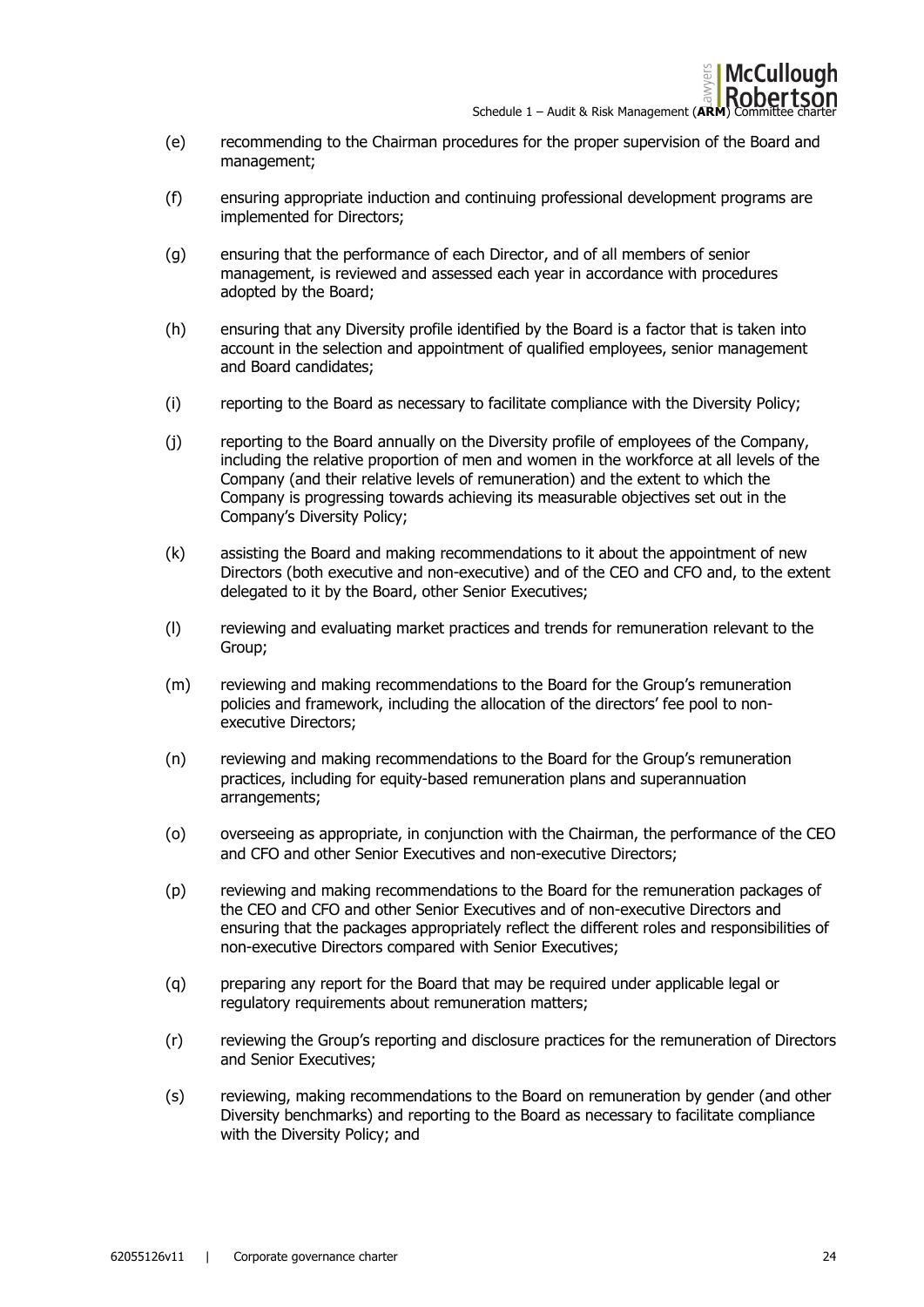

- (t) at the direction of the Board, implementing the recommendations of the Remuneration Committee on remuneration by gender (and other Diversity benchmarks), as part of the People, Nominations and Remuneration Committee's administration of the Diversity Policy;
- 4.2 Remuneration includes not only monetary payments (salary and wages) but all other monetary and non-monetary compensation for services and benefits including:
	- (a) fringe benefits;
	- (b) directors' and officers' and other insurance arrangements;
	- (c) retirement benefits;
	- (d) superannuation; and
	- (e) equity participation, and other incentive programs

## **5 Vacancies and new appointments**

- 5.1 When a Board vacancy arises for any reason or if the Board decides a new Director is required with particular skills, the People, Nomination and Remuneration Committee must prepare a list of candidates considering:
	- (a) what may be appropriate for AVADA and the Group;
	- (b) the skills, expertise and experience required;
	- (c) the mix of those skills, expertise and experience with those of the existing Directors; and
	- (d) the perceived compatibility of the candidates with the Group and with the existing Directors.
- 5.2 Potential candidates to be appointed as Directors should then be considered by the Board, with advice from an external consultant if the Board considers this to be appropriate. Persons appointed in this manner continue in office only until the next AGM and are then eligible for election.

#### **6 Powers**

The People, Nomination and Remuneration Committee has an advisory role to assist the Board with the matters set out in paragraphs 4 and 5. The People, Nomination and Remuneration Committee cannot commit the Board to any recommendation or decision made by it but may consult independent external experts to perform its function, and charge the costs to AVADA or another Group company.

# **7 Proceedings**

7.1 Meetings are held at least once a year and more often as required.